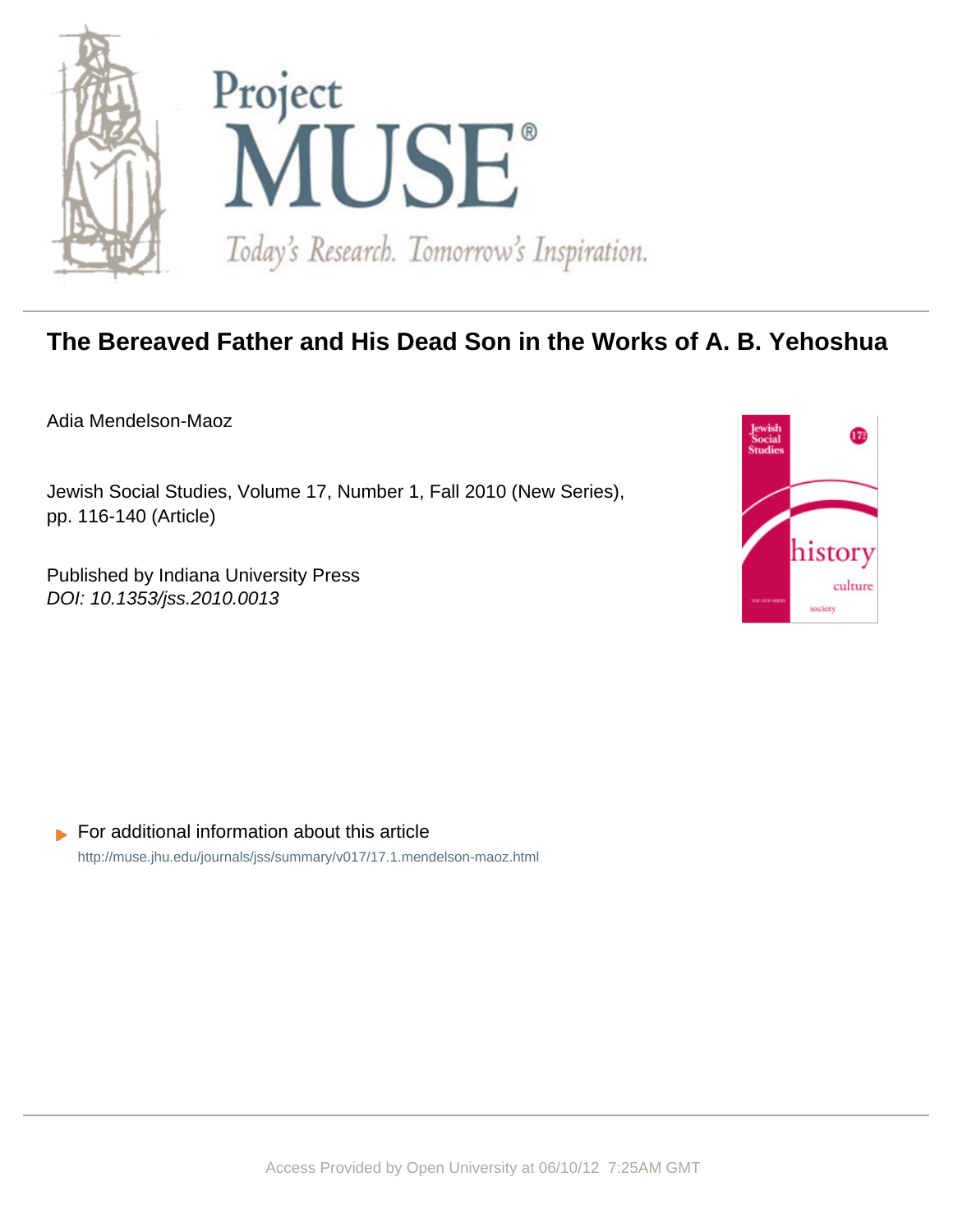# **The Bereaved Father and His Dead Son in the Works of A. B. Yehoshua**

Adia Mendelson-Maoz

#### **ABSTRACT**

*In recent years, A. B. Yehoshua has been taken to task for tempering his criticism of Israeli politics and shifting closer to the political center. In this article, I shift the discussion to a historical and poetic perspective through an interpretive evaluation of the bereaved father figure in Yehoshua's oeuvre. His approach to the bereaved father has undergone a radical transformation. This is clearly seen in his latest works in which he has made the transition from a critical stance toward the bereaved father—one of the most potent images of Zionist ideology—to a more moderate position reflecting internalization and acceptance of bereavement. To investigate this development, I explore the use of the bereavement myth in several of Yehoshua's works and offer a detailed comparison of his early novella* Bi-techilat kayits 1970 *(Early in the Summer of 1970; 1972) and his more recent work* Esh yedidutit *(Friendly Fire: A Duet; 2007).*

*Key words: A. B. Yehoshua, Akedah, Hebrew literature*

**I** n 1992, during a conference on A. B. Yehoshua's novel *Mar Mani*  $(Mr. Mani; 1990)<sup>1</sup>$  the author referred to the issue of the Akedah—the binding and sacrifice of Isaac—in his works:

From my earliest childhood, I have had a problem with that story, which is one of the key narratives of the Jewish people. . . . [T]he Akedah is a test that founding fathers were set. It is a hovering presence in our history, like a dark bird. For believers in the objective existence of God and His concern for humanity, the Akedah must be morally intolerable. What moral authority supports God's demand from Abraham to take Isaac and sacrifice him? Even if it is an ultimately unfulfilled test, the divine authority for

Adia Mendelson-Maoz, "The Bereaved Father and His Dead Son in the Works of A. B. Yehoshua," *Jewish Social Studies: History, Culture, Society* n.s. 17, no. 1 (Fall 2010): 116–40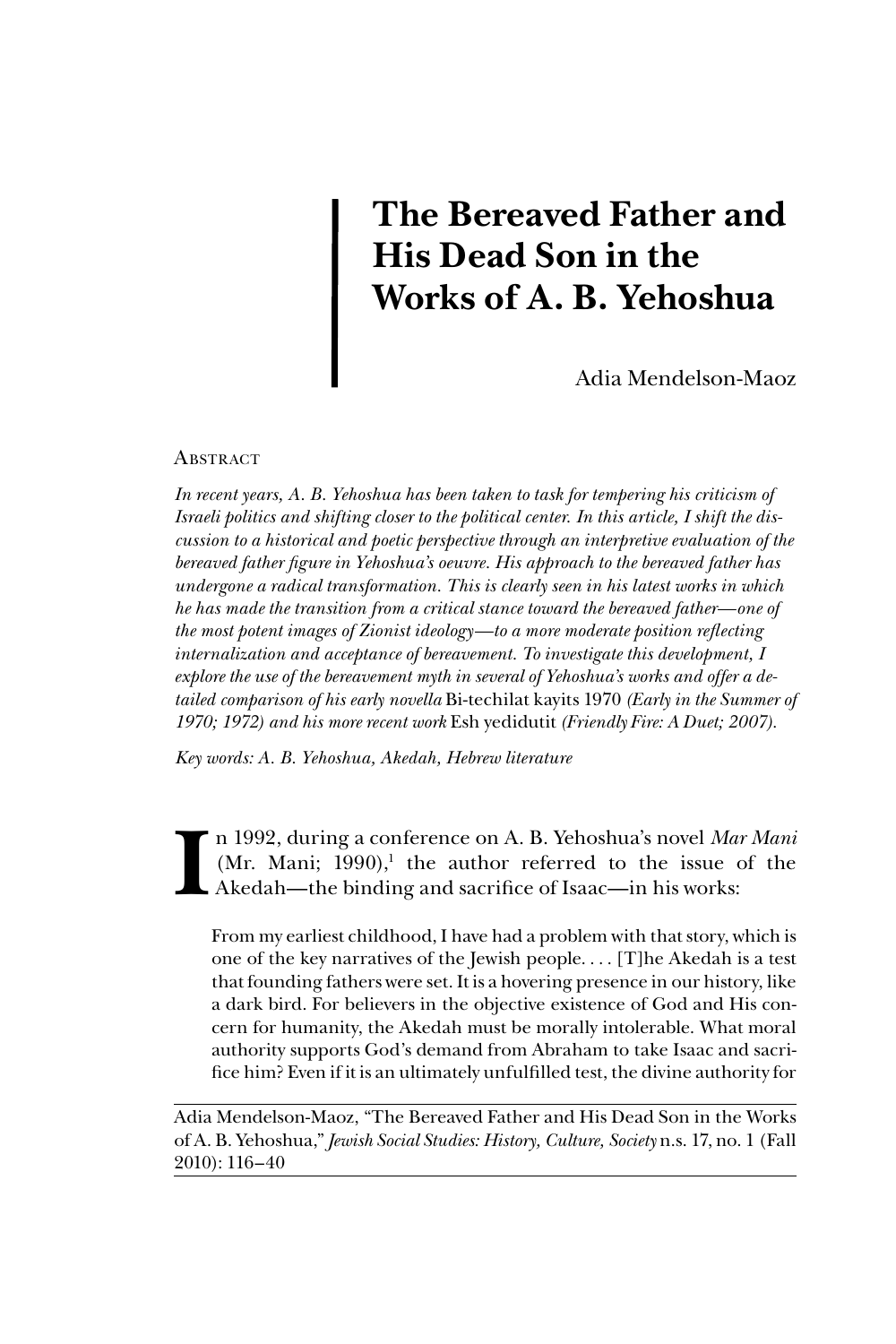demanding it is a moral outrage. But for Abraham, the moral failure is compounded. He is incapable of complying with the arbitrary, immoral demand to sacrifice his son—and neither does he receive any grounds for it. What does Abraham's unconditional loyalty mean? Blind loyalty of that kind has led humanity to the worst horrors . . . yet it is precisely from the secular perspective that we can, to a certain extent, accept the story of the Akedah. And that is the perspective from which I engage with it, and can grasp a certain degree of moral coherence in it. Simultaneously, I see the accumulative damage it causes, and so it is well worth being more aware of its negative implications and its intensifying damage, in terms of our selfperception as a nation.2

Father and son relationships, the image of the bereaved father, and the biblical story of the Akedah are central themes in Yehoshua's work—features that may stem from the sense of dissatisfaction the author describes above. Yehoshua says that, though in religious terms one must absolutely discard the Akedah narrative, in the national sense the narrative may be acceptable, "to a certain extent." Nonetheless, he warns of the negative ramifications of this story.

In this article I discuss the Akedah narrative as it emerges from Yehoshua's oeuvre. My study focuses on the figure of the bereaved father and the (national) myth of the Akedah, and it analyzes the changes that have taken place in Yehoshua's attitude toward this myth. My central argument is that Yehoshua's approach to the figure of the bereaved father has undergone a major transformation that is clearly expressed in his latest works, where he has shifted from a critical stance toward the bereaved father, one of the most potent images in Zionist ideology, to a more moderate position reflecting internalization and acceptance of the bereavement myth.

To examine these changes, I begin with a chronological exploration of the use of the bereavement myth in several of Yehoshua's works. I then focus on a detailed comparison of his early novella, *Bi-techilat kayits 1970* (Early in the Summer of 1970; 1972)—which I believe is a key text for Yehoshua's critical stance as reflected in his first decades as a writer, embodying ironic critique through the description of an obsessive father who longs for bereavement—with his more recent, much more mature work *Esh yedidutit* (Friendly Fire: A Duet; 2007), which depicts three fathers, two of whom are bereaved, and fleshes out the theme in a more complicated manner.3 Analysis of these two works with their shared thematic traits helps to clarify the changes in Yehoshua's attitude toward bereavement and the Akedah story. It can also constitute a response to recent criticism leveled at Yehoshua (and other writers of his generation) for toning down disapproval of Israeli politics

[117]

*The Works of A. B. Yehoshua*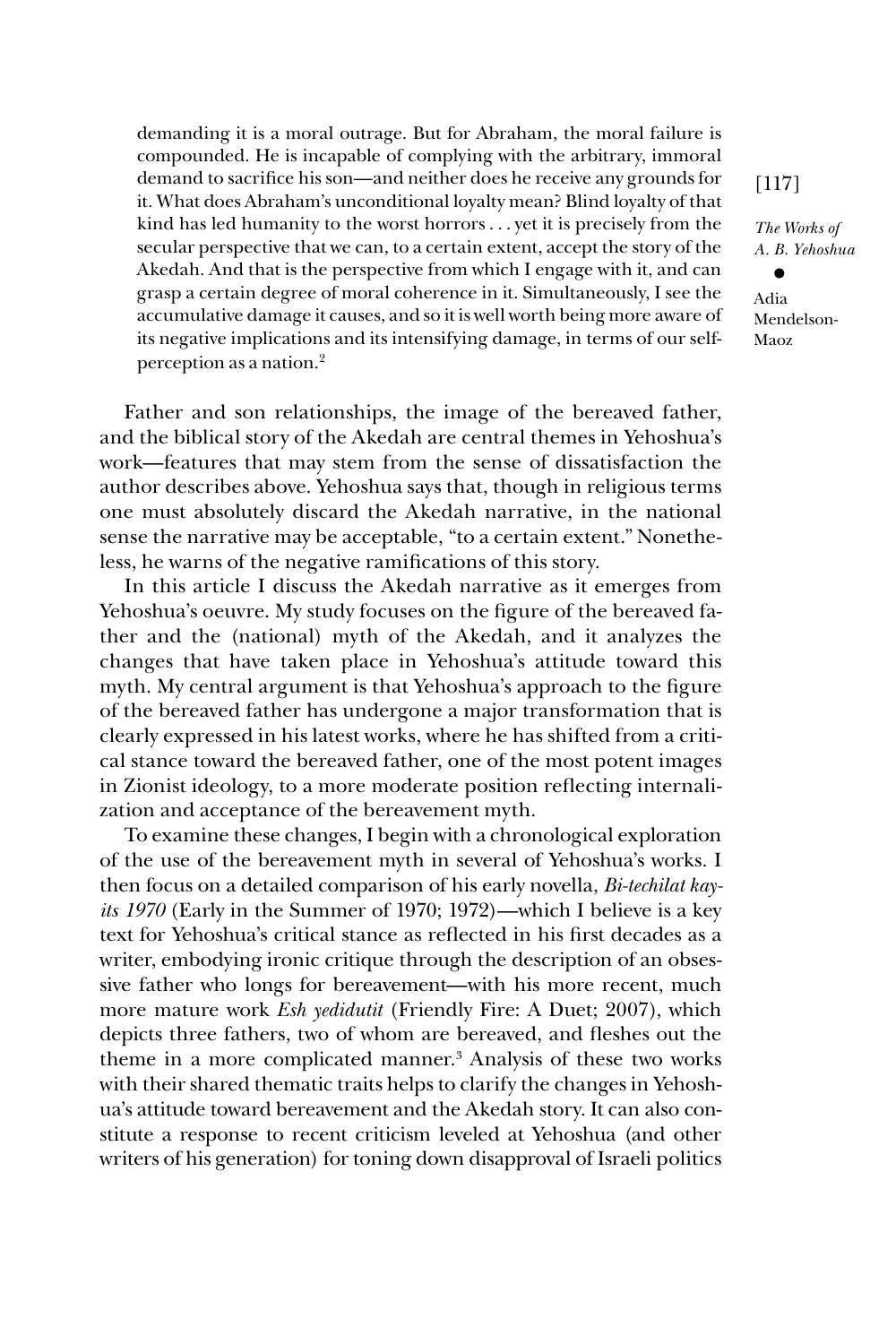and for moving toward the political center and social and cultural consensus.4 Finally, my examination enables an understanding of new developments in Hebrew literature over the past few years and an exploration of the links between Israel's literary field and its sociopolitical realm. The discussion ends with short remarks about two related texts by Amos Oz and David Grossman, to elaborate on the larger picture and set the stage for future research.

• Vol. 17 No. 1

[118]

*Jewish Social Studies*

#### **Fathers, Sons, and the Myth of the Akedah in Yehoshua's Works**

From his early writings to his recent novels, Yehoshua's works have dealt with the familial sphere and focused particularly on the loaded issue of father-son relationships. In the story "Mul ha-ye'arot" (Facing the Forests; 1963), a son is estranged from his father; in "Sheloshah yamim ve-yeled" (Three Days and a Child; 1965), the protagonist plots to murder his "foster son"; the father in "Shetikah holekhet venimshekhet shel meshorer" (The Continuing Silence of a Poet; 1966) is disappointed that his son will not follow in his footsteps.5 In *Early in the Summer of 1970*, a father fantasizes about his son's death; in *Ha*meahev (The Lover; 1977),<sup>6</sup> Adam is fraught with guilt about his son's death and attempts to find a substitute; *Mr. Mani* revolves around rescuing and sacrificing sons; in *Ha-kalah ha-meshuchreret* (The Liberated Bride; 2001), the father is overly inquisitive about his son's life; and *Friendly Fire* features a father and his dead son. All of these texts compulsively delineate the intricate and difficult relationships between fathers and sons.<sup>7</sup> They are characterized by intergenerational silence, alienation, and a lack of communication that leads to violence, all of which are manifested both in the domestic sphere and on the political level.

Father-son relationships are directly connected to Yehoshua's place in the chronology of literary generations. As a young author, he was considered a member of a new generation of writers who sought innovative modes of expression and hoped to liberate literature from its social function. This new approach reflected the intergenerational tension between the 1948 Palmach generation and the so-called statehood generation. The Palmach generation was wholly absorbed in the experience of the 1948 war. In most cases, literary texts by that generation's members were attentive to the Zionist endeavor. Even when their texts were critical (like those of S. Yizhar), $8$  the theme of war was ubiquitous and the Erets Yisrael experience was central. During the 1960s, when the existence of Israel had come to be taken for granted,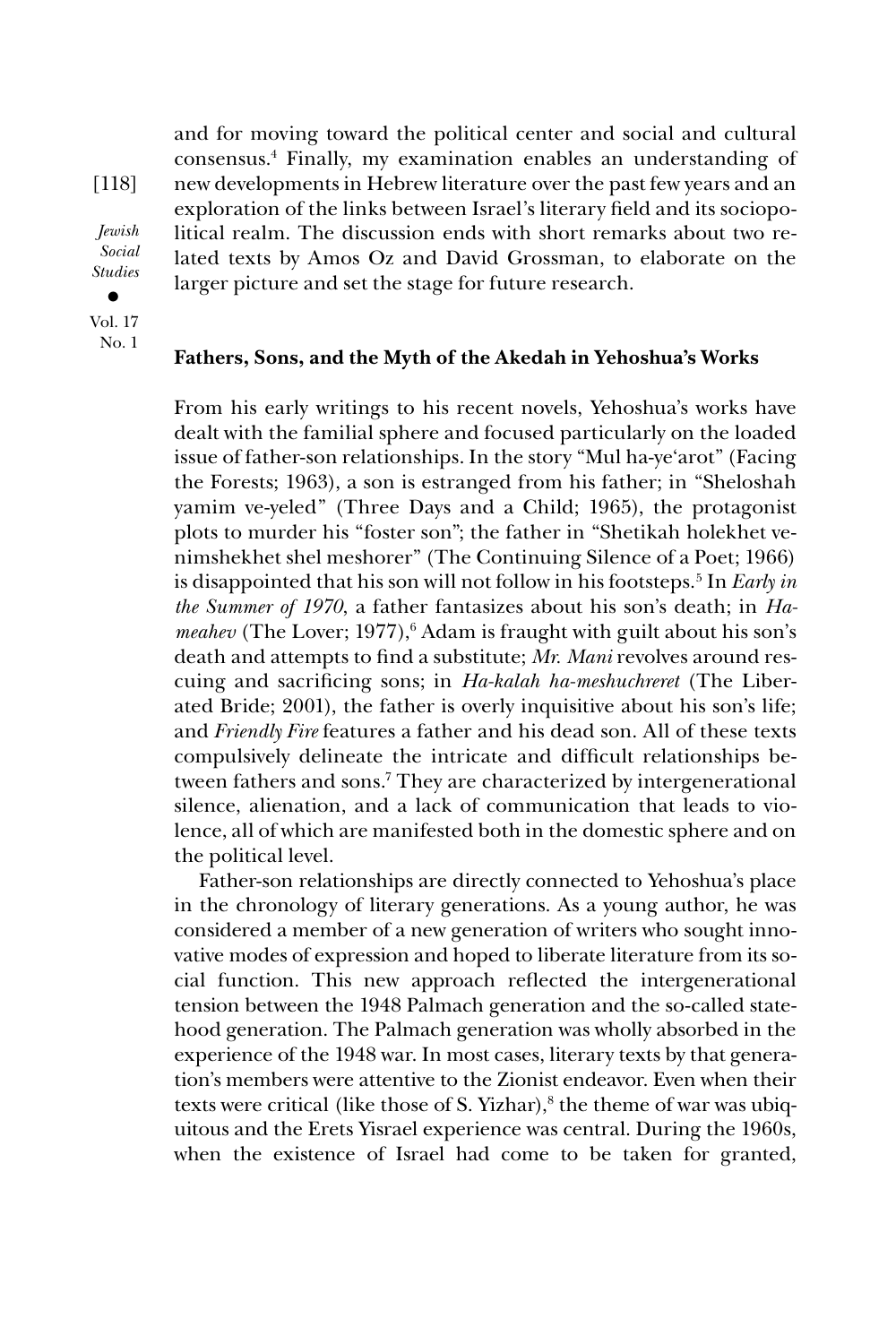the ideological drive made way for other topics. Broader intellectual developments of the 1960s, such as philosophical existentialism, fostered new poetic approaches. These influences uprooted individual literary characters from a specific place and time, but the break was not complete due to a nearly obsessive engagement with the intergenerational question. Israeli authors in the 1960s were viewed as "sons" who were rebelling against their parents' generation and ideals.<sup>9</sup>

Intergenerational conflict is a defining conflict in Yehoshua's work. In the literary texts he wrote during the 1960s and 1970s, the protagonists are fathers from the Palmach generation and sons that belong to the statehood generation. The fathers are world-weary and lonely, and they feel threatened by their sons. The sons are detached from the values that the older generation wishes to instill in them, and they defy their parents' attempts to uphold old myths and anachronistic ideals. The fathers are depicted as shallow and false, clinging to obsolete, empty attitudes but still holding institutional power. Although the sons seek a different path, they find themselves trapped in a web that turns into an implicit or explicit Akedah, characterized by a bitterly critical clash with the myth of national sacrifice.

The link between fallen soldiers and the myth of the Akedah crystallized during the first half of the twentieth century, particularly around the period of the War of Independence. The myth reinforces the connection between the individual believer or community and God. In the modern rite of fallen soldiers, God's altar is replaced by "worship of the homeland." Soldiers are portrayed as courageous youths who risk their lives for the sake of the homeland, "and in their deaths, bequeathed to us a life."10 Many writers who adopted this model describe these young men as *akudim* (bound) or as livingdead: the dead soldiers are presented on silver platters and remain beautiful and intact in the memories of the living.<sup>11</sup>

As Yael Feldman and Avi Sagi have shown, the national sacrifice myth during this era differs from its biblical archetype. Three major features typify the Akedah myth in its Palmach-generation version, which Yehoshua attempts to ridicule in his earliest works. First, unlike the biblical Isaac who passively let himself be bound, the War of Independence Isaac was perceived as an active fighter, consciously assuming his military commitment; discourse in the 1940s and 1950s featured "Isaacs" who willingly sacrificed themselves. Second, this discourse emphasized cooperation between fathers and sons, working together toward a common goal. And third, Isaac was viewed not as an individual but as an embodiment of the pioneer spirit and the Sabra outlook in general.12

[119]

*The Works of A. B. Yehoshua*

•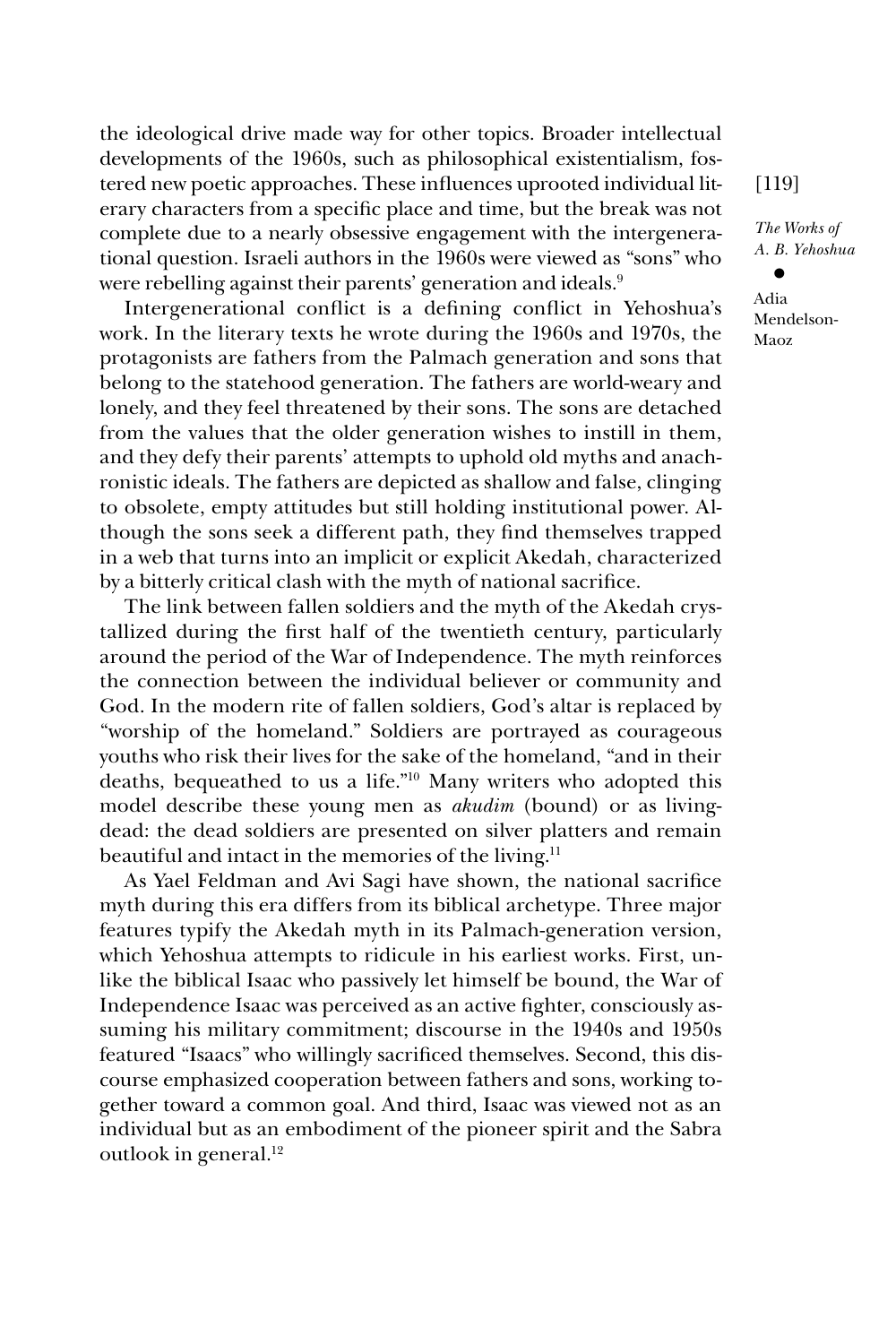In the 1960s, when Yehoshua started writing, criticism of the Akedah myth was already being voiced, and it is clear that this influenced Yehoshua.13 But, unlike the Palmach generation's criticism of the myth, Yehoshua's subversion of it was interwoven with descriptions of the gap between the parents' Palmach generation and the children's 1960s generation.

*Early in the Summer of 1970*, which I deal with extensively below, is the best representation of Yehoshua's attitude to the Akedah at that time. It was published in 1972 and is set during the War of Attrition (1967–70); the plot revolves around a father and son. The father, a Bible teacher, represents the Palmach generation; he believes in Zionist ideals and feels truly invigorated at times of war. In contrast, his son, who has returned from the United States with a foreign wife and child who do not speak Hebrew, is a dove who considers the concept of going to war and doing reserve duty to be a complete waste of time. The father is incorrectly informed that his son has died during military reserve service. He then clings to this image, longing to join the ranks of bereaved fathers of sons who remained loyal to their values and were willing to sacrifice their lives on the altar of the state.

In the late 1970s, Yehoshua's attitude toward the theme of fathers, sons, and the Akedah progressed in tandem with more complex realism and forms of polyphony (multiple voices) in his work. During that period, Yehoshua himself became a father and wrested himself away from the ideological hold of the Palmach generation.<sup>14</sup>

*The Lover*, written in 1977, is an interesting way station along that path. It takes place during the Yom Kippur War of 1973. At the core of this novel is the corruption of Israeli society, first hinted at in *Early in the Summer of 1970*. In *The Lover*, though, the structure is trigenerational (not bigenerational), and corruption finds expression in the mid-generation of the 1960s. Unlike the parents—the 1948 generation—who were committed to national projects such as the security services (Assia's father) or the Hebrew laboring class (Adam's father), and in contrast to the figure of the grandmother, Veducha, who represents the entire history of Zionism, Adam and Assia's generation discards the old values and becomes engrossed in their private lives and economic well-being. It is a generation that came of age after 1948 and sank into the euphoria of the 1960s, a generation more intent on financial gain than ideologies. As in *Early in the Summer of 1970*, here too war, which enables personal encounters and revives the dead, is paradoxically presented as a solution to this generation's problems of loneliness and loss of values.

The intergenerational conflict in the novel extends to the characters

[120]

*Jewish Social Studies*

• Vol. 17 No. 1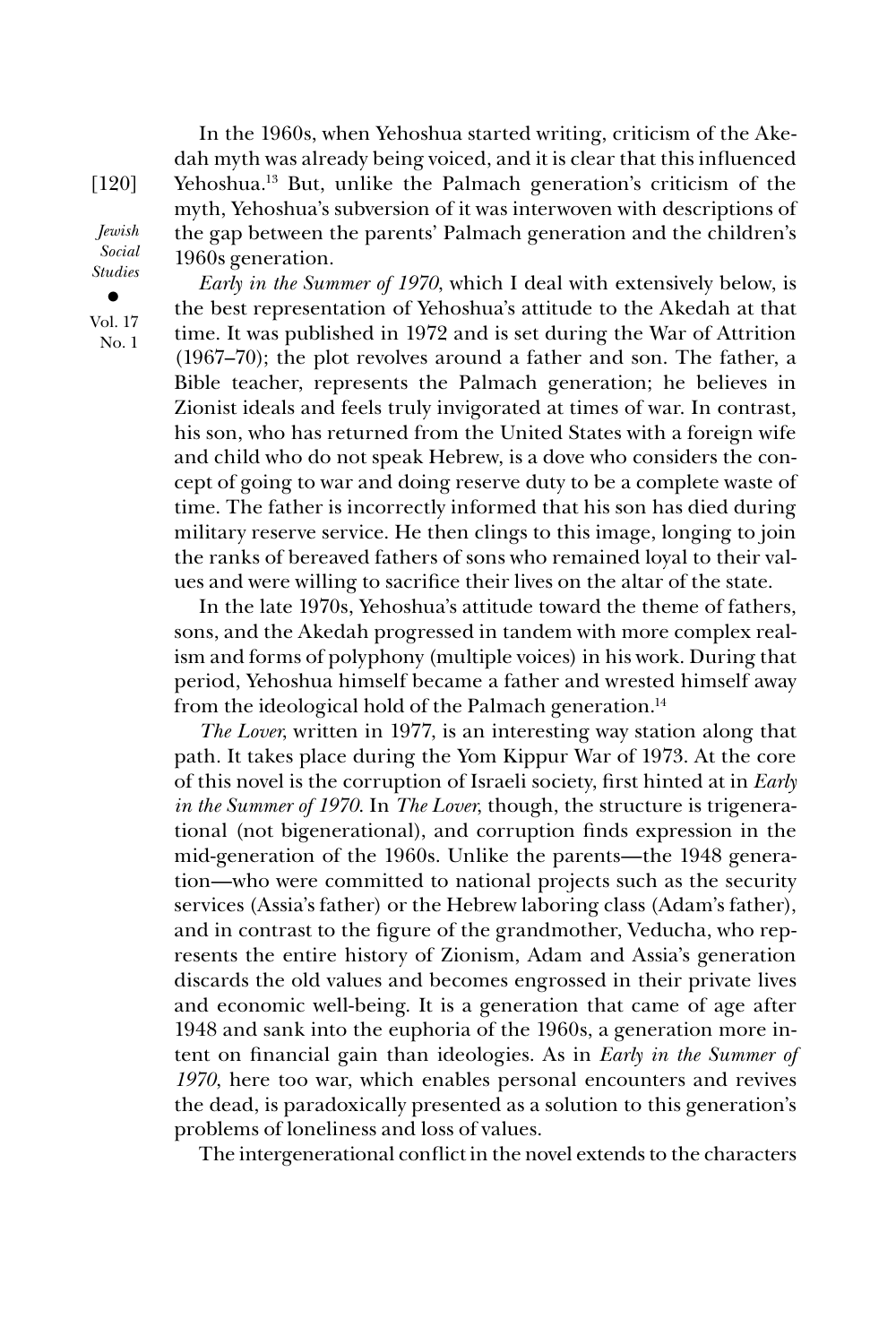of the grandchildren. Adam and Assia's daughter undermines the values of her parents and her grandparents. Gabriel, Assia's lover, is younger than Adam and Assia, and his opinions are close to those of the grandchildren. Yet his position as a lover subverts any attempt to link him with a specific generation. The linkage between his biography and his rebellious views reveals the essence of the intergenerational conflict.

The novel introduces an alternative that did not feature in Yehoshua's earlier work: an interim situation. Gabriel is dispatched to battle and is even compared to a fallen soldier when he disappears. It is said of him: "In the last war we lost a lover. We used to have a lover, but since the war he is gone. Just disappeared."15 Gabriel—who is not quite a father and not quite a son—embodies a rebellious outlook. Like all the sons in Yehoshua's works, Gabriel reveals the decline of the fathers' generation. His mother was killed during the siege of Jerusalem during the War of Independence when he was a little boy, and later he decided to leave Israel, a step condemned by those around him. When he joins the army, his officer is determined to ensure he sees battle: "Make sure he fights properly. . . . He's been out of the country ten years. . . . [H]e tried to run away" (296). From Gabriel's point of view, he is confronting a generation of fanatical commanders who cling to war like a lifebuoy. Gabriel feels they want him dead: "I say it again—they simply wanted to kill me" (283). He understands that the war is emblematic of Zionism's failure: this is "a nation ensnaring itself" (298).

Yehoshua was clearly part of the generation of rebellious sons in the 1960s and early 1970s, but thereafter his own growth kept pace with the maturing state. When he became a father, these themes received more complex expression, and the ideological struggle between generations became wider in both spatial and temporal terms, as can be seen in *Mr. Mani*.

*Mr. Mani* is one of Yehoshua's pivotal works, in which he charts the fate of a long line of fathers and sons who fight with each other ideologically. Many parental figures in the novel are obtrusive. The sons disappear and are either saved from death or sacrificed. The novel is organized in reverse chronological order, starting from the present generation. In the first episode, Effi Mani (b. 1958) vanishes while on reserve duty, and Gabriel (b. 1938), his father, tries to commit suicide. In the second episode, Gabriel, as a young boy, is about to face certain death. Efraim (b. 1914), Gabriel's father, drags him to a labyrinth in Crete, where a German paratrooper awaits him, and Gabriel witnesses the confrontation between the two. Eventually, Efraim offers himself [121]

*The Works of A. B. Yehoshua*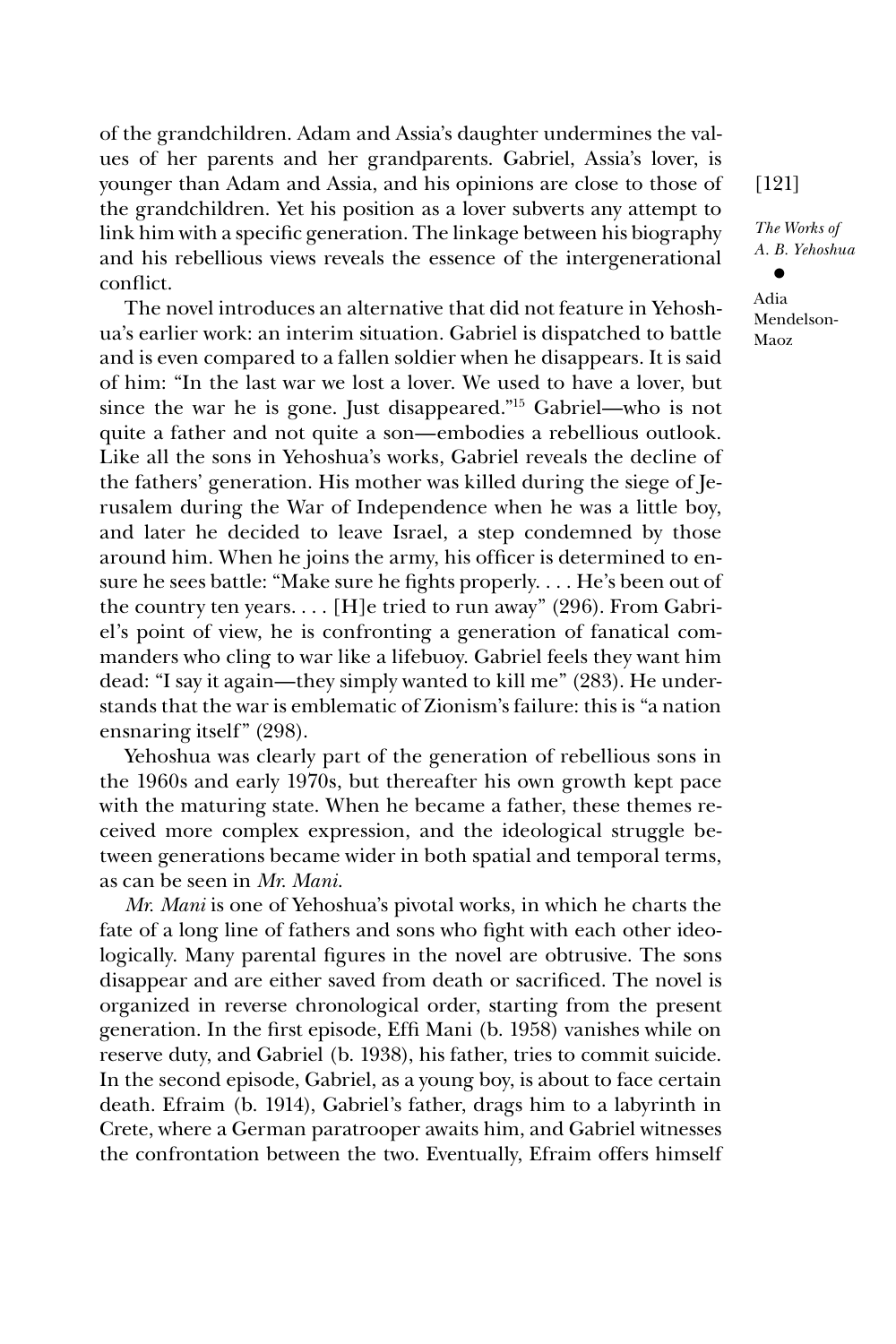up as a victim in exchange for his son's life. In the third episode, Joseph Mani (b. 1887), Efraim's father, is the fourth child in the novel who is condemned to death and is then rescued: as a child, he was destined to die because of his parents' incompatible blood (166); as an adult, he is again miraculously saved after having been sentenced to hang for spying. In the fourth episode, Moshe Mani (b. 1848), Joseph's father, commits suicide. In the final episode, when all these themes converge into a full-blown Akedah, the intergenerational conflict is staged in all its tragedy. Abraham Mani (b. 1799) binds his son, Joseph (b. 1826), on Mount Moriah, using a knife and ropes: "He had his throat cut, madam: like a tender lamb, or a black goat in the dead of night" (318).

As in the other works discussed here, in *Mr. Mani* the crux of the crisis between the father and the son is ideological.16 Abraham Mani's need to bring about his son Joseph's death and to impregnate Joseph's wife derives from the son's ideological stance and the bizarre revolutionary ideas he wishes to promote. Joseph wants to forfeit his sperm, the continuation of the dynasty, to unite the country's inhabitants based on affinity to the nation. The father understands that his son's radical ideas could bring disaster not only on himself but also on the entire Jewish population of the Old City, and so he takes his son's place, assuming responsibility for the dynasty's continued existence and growth.

In his essay on the Akedah in *Mr. Mani*, Yehoshua asserts that in this novel he wants "to revoke the Akedah by performing it." He declares that the only way to get rid of the myth entails realizing it in full, and this is what he decides to do:

Here, the question of the Akedah that occupied me for years in many works, finally reaches, I hope, its ultimate realization. And I feel that this time, I've really freed myself from it. Not only my personal self is freed from it, in fact with this novel (what a terrible pretension!) I wanted to free the collective self from this important, powerful and awful myth that hovers so strongly over our history and culture.<sup>17</sup>

Did Yehoshua manage to get rid of this awful myth? Apparently not. Rather, the myth that was so dramatically honed in *Mr. Mani* emerges differently in his later works. In the works surveyed so far, the myth was aimed at the father-son conflict. Sons reveal the ideological degeneracy of their parents' generation and jeopardize Zionist values or even the nation's existence. They try to control their fates and lives, whereas the fathers try to maintain their own values in a twisted way, even to the point of sacrificing their sons. This scenario changes in *Friendly Fire*. Although fathers and sons are still a central theme, and

[122]

*Jewish Social Studies* •

Vol. 17 No. 1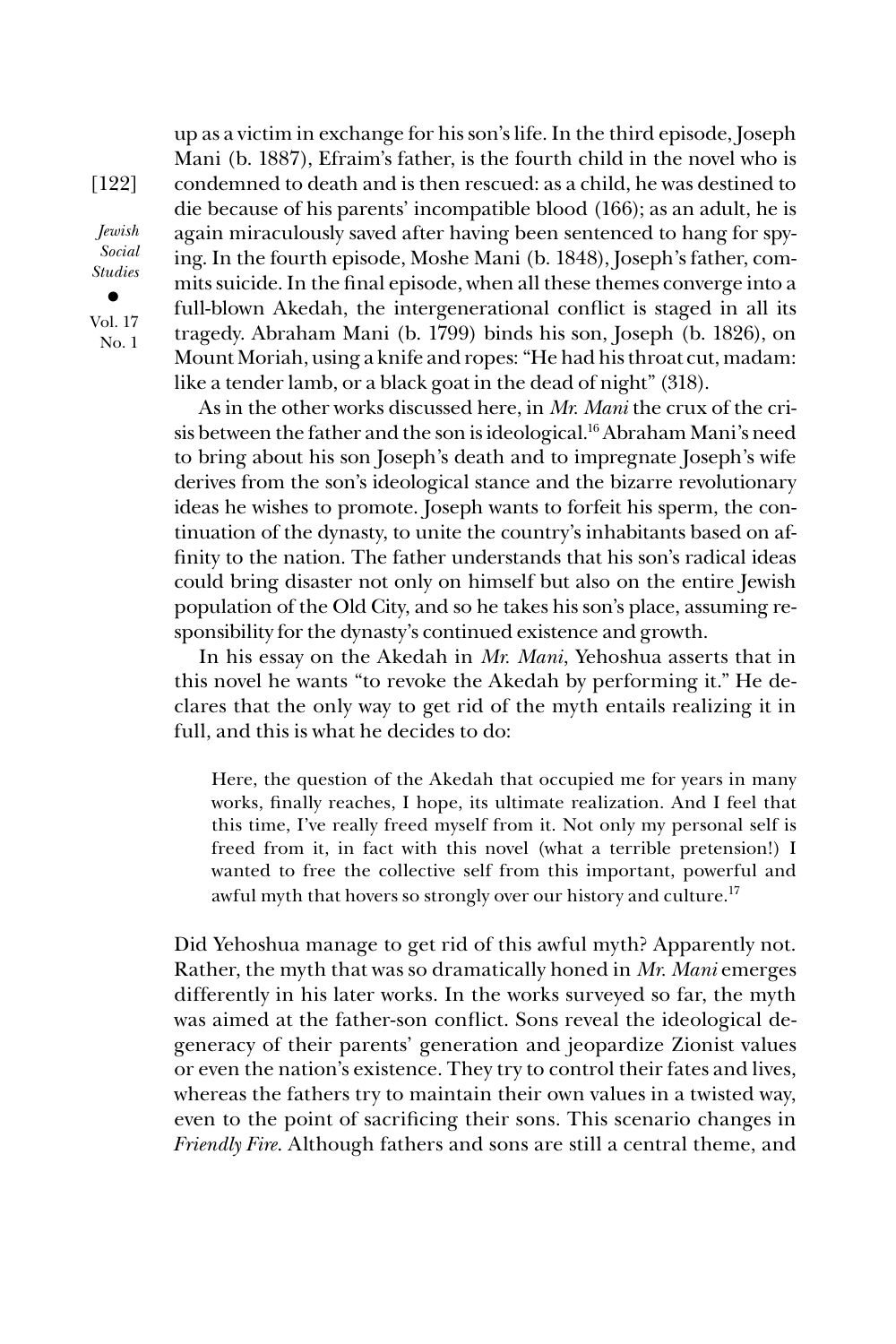although this work, too, is based on a duet of voices, *Friendly Fire* abandons a diachronic structure and adopts a synchronic one, so the father-son relationship and the myth of sacrifice relate to the contemporary Israeli situation. This novel's characters—including the bereaved father, Yirmi; his dead son, Eyal; the novel's protagonist, Amotz Yaari; and his living son, Moran—bear similarities to characters in other works by Yehoshua. Nevertheless, the intergenerational conflict in this work has almost died away, the irony has disappeared, and the text conveys a new stance on the figure of the bereaved father and a different concretization of the Akedah myth. To highlight the change, I will compare *Early in the Summer of 1970* and *Friendly Fire* to demonstrate how, despite the numerous links between the two texts, attitudes toward the myth in the later work seem to have grown more forgiving, despite the complexity of the text.

### **Two Kinds of Sacrifice**

The protagonist of *Early in the Summer of 1970* is a lonely, elderly teacher whose life changes one day with the news—which later turns out to be erroneous—that his son has died on reserve duty during the War of Attrition. From the moment the protagonist hears the news that has made him a bereaved father, all his former acquaintances who considered him a tedious old man and had abandoned him over the years now swarm to see him again. At his school, the principal, teachers, and students seek out his company. His previously alienated relationship with his son's family—his daughter-in-law and grandson—is transformed into a new bond based on their shared loss. He becomes frantically active, hoping to find his spiritual vocation, and plans to continue his son's research work.

The story is cyclically constructed. The father, who narrates the story, relives the moment he received the news of his son's death, describing it over and over again. Between the reconstructions, he reminisces about events from the past connected to his work at the school and his relationship with his son. He also depicts the process of searching for his son, first at the morgue, where it becomes clear that the corpse shown him is not that of his son, and then during the trip to the army base where he finally meets his son, alive and well and unaware of the mistake that has been made. The story ends with another reenactment of the announcement of his son's supposed death, in a kind of desperate attempt to hang onto the calamity.

*Early in the Summer of 1970* has clear ties with both the biblical story

[123]

*The Works of A. B. Yehoshua*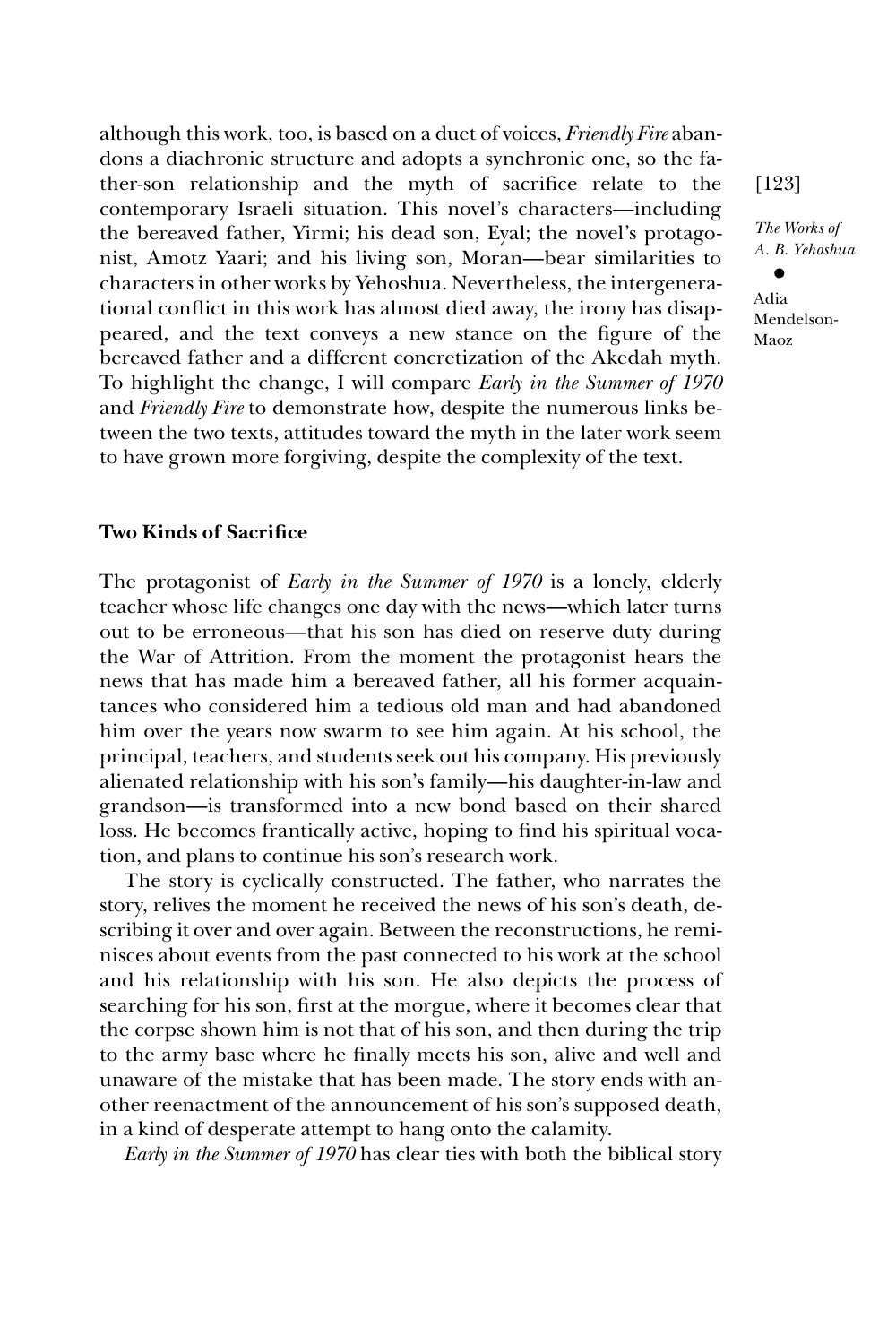*Jewish Social Studies* •

[124]

Vol. 17 No. 1

and the modern myth of the Akedah. Like the biblical Abraham, the father in the novella agrees to sacrifice his son. Although he does not directly cause his son's death, clues in the text link him to it. For example, he is shown holding twigs as though taken from the altar: "It is the branch that makes me so suspect" (34). The son is considered dead, almost dies, or is expected to die, but in the end he is saved. In the Bible, Abraham benefits from the incident by proving his belief in God beyond any doubt. In *Early in the Summer of 1970*, the father also profits from the alleged death. He is redeemed from distress and solitude, and he enjoys social recognition and attention. In addition, the connection to the Akedah is present in the language of the text. The father mentions his age in the style of biblical genealogy, "Three score and ten" (seventy years old) (59), and the description of the son's death borrows from the scripture's triple-layered sentence "Take your son, your only son Isaac, whom you love." Describing his son's death, the narrator always uses a three-part structure: "Thirty-one years old. An only, beloved son" (37–38). There is also a clear reference to the "shed blood" (42), and, finally, the biblical text is mentioned explicitly as the "mumble" of "the morning's tidings in an ancient, biblical Hebrew" (33).

The father in this story both kills and revives. In his imaginary address at the school's graduation ceremony, he emphasizes the responsibility of parents who send their sons away to die, thus ascribing a sacrificial role to himself. As a representative of the Palmach generation, he is also perceived "as though in some furtive manner [he was] enjoying this war" (17) and "as if it [was he] who issued call-up orders" (64). But just as the father sacrifices the son, he also resurrects him "as though by my power I had killed him, as though by my power brought him back to life" (68). This takes place entirely under divine protection: "And to look at once for signs of a dead, distant, biblical deity among the arid hills flanking the road" (55).

*Early in the Summer of 1970* delineates the rift between father and son in detail. At first, the apparent physical likeness between the two is emphasized—"they are amazed by the resemblance between us" (16)—because there is no sign of intimacy between the two men. Silence and gloom characterize their encounters. The son returns from the United States but shows no special interest in his father's life, while the father does not understand his son's academic research and finds it difficult to converse with his daughter-in-law and grandson.

After the son's "death," the father reports that "[I] cleanse myself, put on fresh linen, find a heavy black suit in the wardrobe and put it on" (22–23). He takes advantage of his son's death in all possible ways—relishing in his tragedy, reconstructing his future. He is ready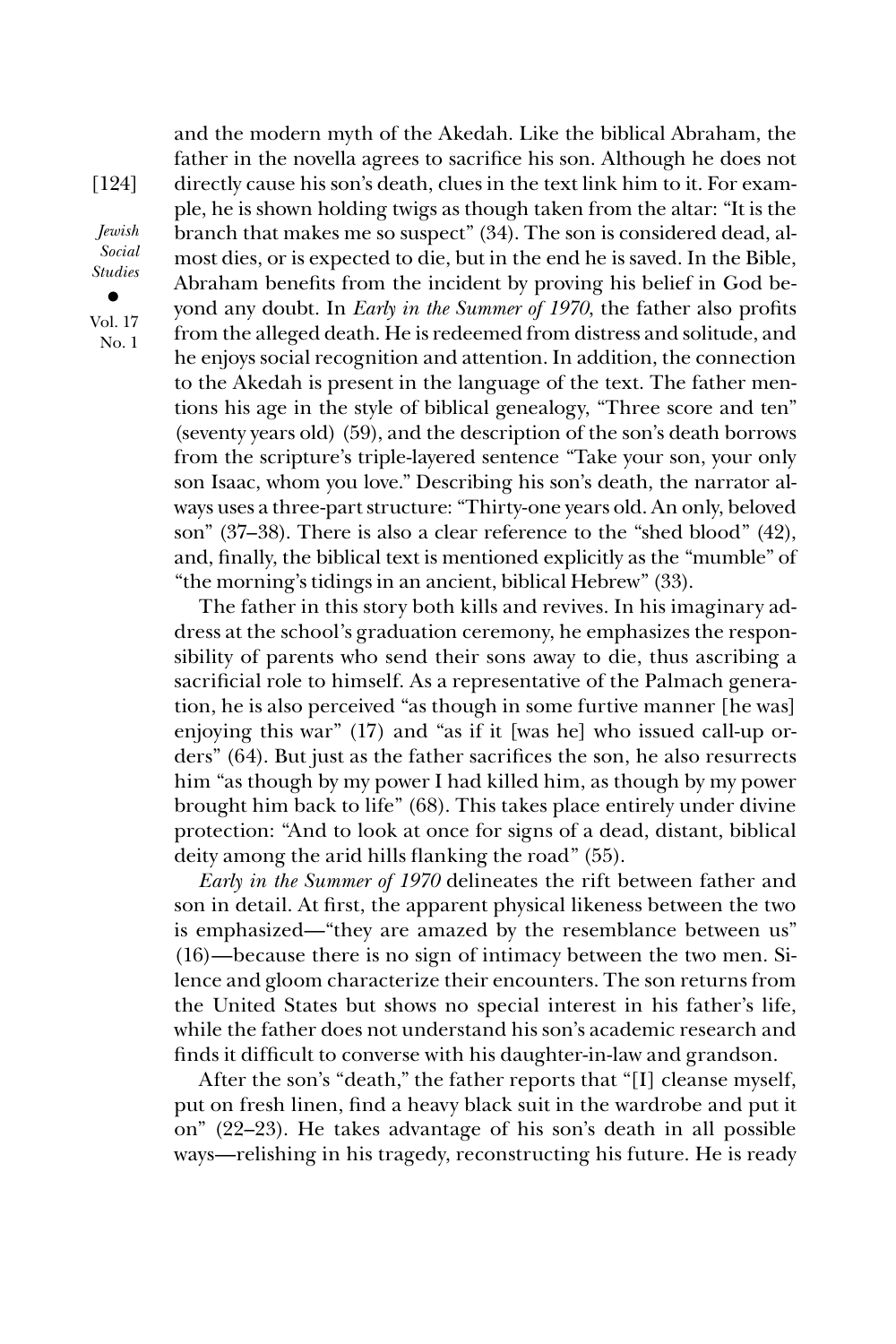and willing to become his son's heir. First, he seeks out his son's wife. He falls down "sobbing on the rug where they [his son and the son's wife] lay that night" (23). The son's wife is "of the kind who many years, eons ago, I might have fallen in love with, pursued in my heart, year after year" (25). She could have been the love of his life, the woman he dreamed about at the army base "in the close air of the Jordan Valley" (67). As a substitute for his son, he also becomes a stand-in father for the grandchild, such as collecting the boy from nursery school. Professionally, he is willing to try and understand his son's new ideas, raking over his papers, trying to see whether he can continue his research: "[I] will have to try and read these as well" (32). He even plans to publish a collection of his son's works (62).

The status of bereaved father benefits him not only on a personal, intimate level but in the public sphere as well. People want to be near him and show him signs of respect. He imagines himself giving the keynote address to graduates. His pride is restored and, paradoxically, through death, his son returns to him. "I was prepared for his death in a manner, and that was my strength in that fearful moment" (38). Apparently he was not only prepared but even consciously or subconsciously desired it.

In Yehoshua's essay on the Akedah, he outlines his interpretation of the biblical story: in his final years, Abraham was not convinced that Isaac would abide by his faith. How could he ensure that his son not only continued his lineage but also sustained the new belief? According to Yehoshua's analysis, through the Akedah Abraham shows Isaac a redeeming God to whom Isaac now owes his life. This interpretation is echoed in Yehoshua's oeuvre. To secure their sons' faith, fathers must steer them toward a perilous situation in which a knife is placed dangerously close to their hearts. At the last minute, after a staged act of rescue, salvation can be attributed to a higher power.<sup>18</sup>

In *Early in the Summer of 1970*, the father hopes to draw his son closer to his own world of values, even at the price of his death. The novella pushes the father's ideological loyalty to an extreme. Since he represents society, Yehoshua's criticism is directed not merely against the father but against every agent of sacrifice and bereavement. The society reflected in this text worships disasters and wars, and it endorses sacrifice for the sake of rejuvenation.

Writing about the novella in 1976, Haim Gantz noted the way the text embraces the myth of sacrifice:

The shift from private pain to public generalizations, to creating griefrelated norms, and particularly assigning a historiosophic value to a [125]

*The Works of A. B. Yehoshua*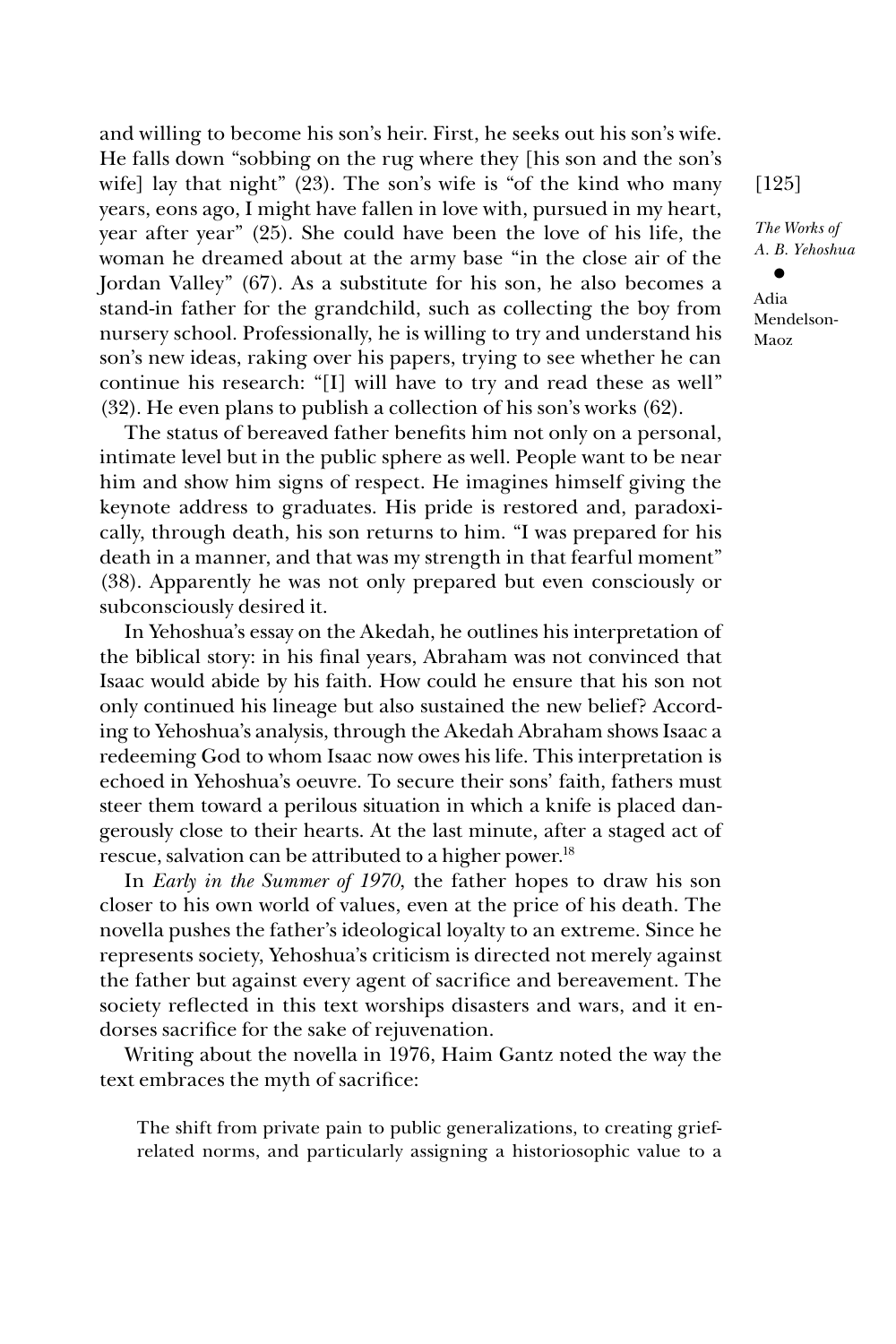reality that one can only cry about, gives something of a justification to this reality. . . . When I invent customs connected to bereavement, this implies I expect that bereavement will continue to occur. Otherwise I would never formulate such a code of behavior since I would simply not believe that it would be necessary.<sup>19</sup>

*Jewish Social Studies*

[126]

• Vol. 17 No. 1

Gantz is arguing that bereavement mechanisms actually encourage this phenomenon. In Yehoshua's novella, he maintains, the willingness to sacrifice and the anticipation of bereavement are tantamount to total acceptance of the myth of sacrifice and the death of the sons. However, acceptance in the novella is clearly parodic; the father who accepts the myth is presented as a warped, pathetic figure, and criticism of the values that he represents stems from the text's irony that sets off an incessant undermining of his worldview. Yehoshua depicts the acceptance of the myth as part of an ironic critique that represents resistance and renders ludicrous the whole worldview of fathers who are ready to sacrifice their sons.

*Early in the Summer of 1970* and, later, *Friendly Fire* share many themes: father-son relationships, the bereaved father, the myth of sacrifice, and ideological and social contexts. Yet the two works reflect different views on these issues. The earlier work is a novella with schematic irony and biting criticism; the later one applies a more complex gaze, achieved by doubling the fathers and the sons. Yet, alongside the marked differences in terms of textual complexity and maturity, the later text abandons Yehoshua's critical stance and internalizes a moderate approach to the issue of bereavement, addressing it without a trace of irony. The later text proposes a modern yet conservative alternative to the myth and to military heroism intended to establish the morality, and hence the legitimacy, of the army and state.

*Friendly Fire* interlaces the stories of three fathers, two of them bereaved. Yirmi's son, Eyal, was killed while serving in the occupied West Bank. After his son's death, he leaves Israel and settles in Africa, first as a member of a diplomatic delegation and then, after his wife's death, as part of a scientific mission. When his sister-in-law, Daniela, visits him, traveling to Africa alone to mourn for her sister, Yirmi reveals the circumstances of his son's death and his perception of the world as a result of his bereavement. Amotz Yaari, the novel's protagonist, is the second (non-bereaved) father. He, too, is concerned about his son, Moran, who works with him in his elevator engineering office and has been called up for army reserve duty. The novel describes the eight days of the Hanukkah holiday, during which Amotz, alone after his wife, Daniela, travels to Africa, vacillates between the office and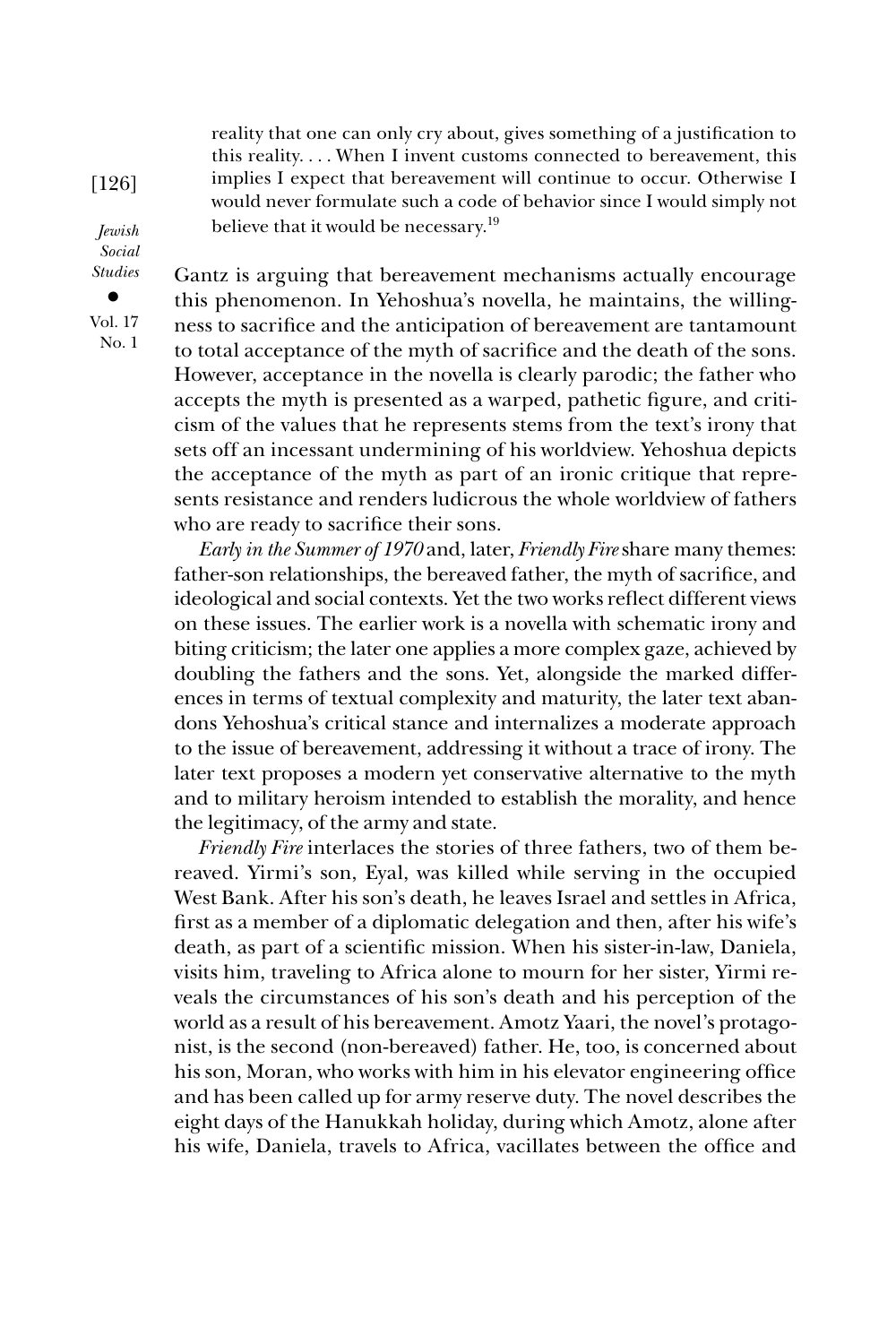the tasks of caring for his children and grandchildren. Alongside these two men who are so closely involved with their sons, both of whom are presented as having served in the army, the novel describes a third father, a Mr. Kidron, whose son was killed in combat. Kidron lives in a lavish Tel Aviv residential tower and complains about the winds that haunt the building, whispering through the elevator shaft.

The state of bereavement is at the heart of this novel. It is expressed through the characters of all the sons but particularly through Eyal ("deer" in Hebrew), Yirmi's son, who was sacrificed. Like the ram in the Akedah story, he died by accident, since the bullet was not intended for him. He met his death in an ambush in Tulkarm in the occupied West Bank, killed by "friendly fire." Members of his unit were waiting on the rooftops for the arrival of a wanted man they were instructed to kill. Eyal climbed down from the observation point on the roof several minutes before his shift ended, to empty a chamber pot and rinse it out. His friends, seeing someone slipping away from the house onto the street, shot the figure, thinking that he was the wanted man. When the bereaved parents hear the bitter news, Amotz—who is Eyal's uncle and Yirmi's brother-in-law—uses the term *esh yedidutit* (friendly fire) to describe what had occurred. The bereaved father adopts the term:

But then suddenly, amid all the shock and anger, I also understood that inside this stupid oxymoron, this friendly fire, there was something more, some small spark of light that would help me navigate through the great darkness that awaited me, to better identify the true sickness that afflicts all of us. And from then on I fell in love with the expression, and started using it a lot. (77)

The concept of "friendly fire" signifies the idea that Eyal is a son sacrificed by his people. It emphasizes the source of the bereavement, which is the nation, thus linking the story to the myth of the Akedah.

From Yirmi's interpretation, it might be concluded that bereavement is in the hands of the nation itself. As he reads the biblical prophets, including Jeremiah (Yirmi's namesake), he understands that tragic events and suffering are ultimately a product of internal perception.20 Yirmi claims that this suffering is something we anticipate, a part of the Jewish religious identity:

Death, destruction, exile, punishment, more punishment, devastation, plague, and famine . . . and this we have drunk with our mother's milk, we've been fed it like baby food. So it's no wonder that we're all set for the next destruction that will come, yes, speedily in our own time,

[127]

*The Works of A. B. Yehoshua*

• Adia Mendelson-

Maoz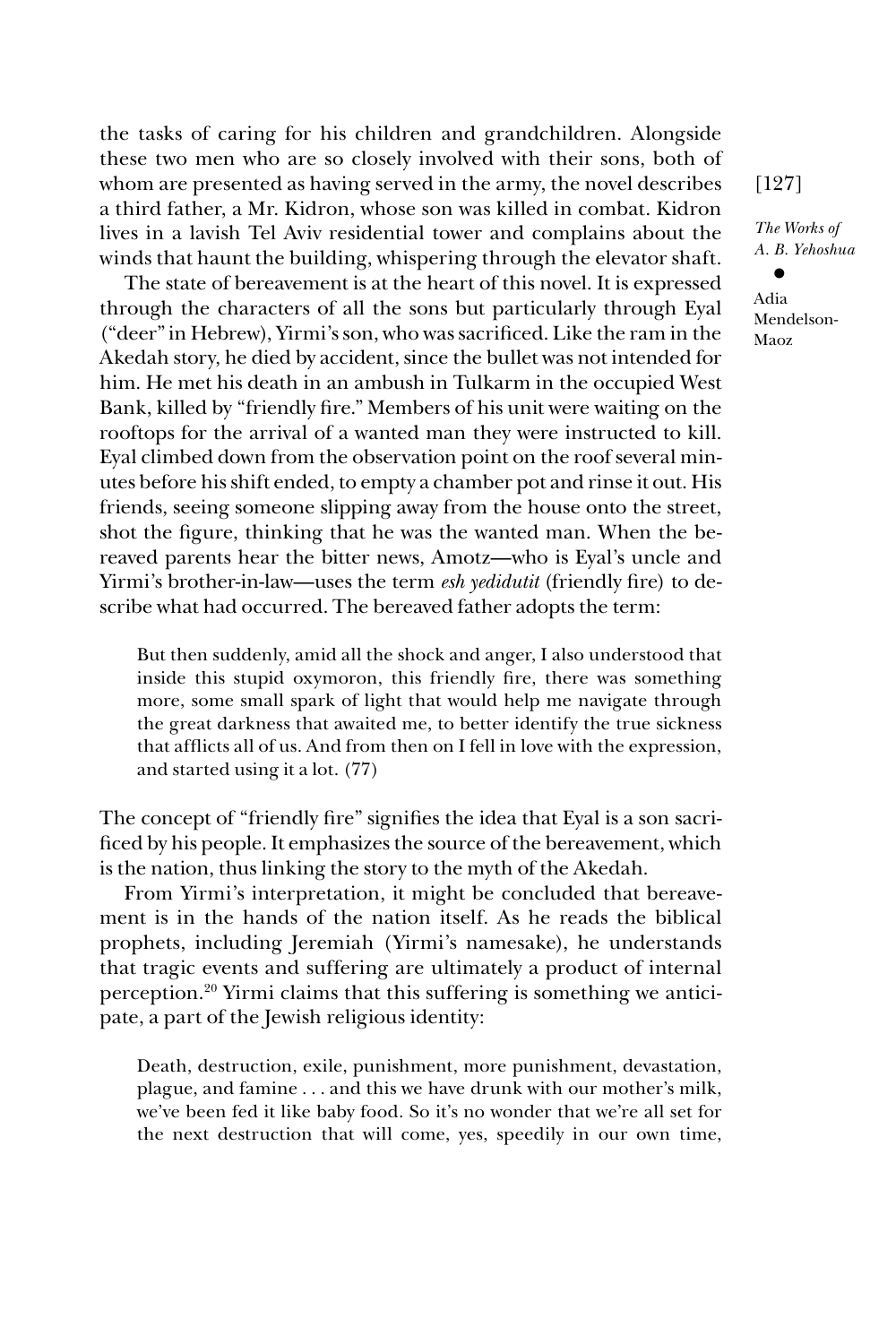maybe even yearning for it, look, it's already right here, we've been hearing about it, we've read it word for word in wonderful language. (279)

As Gantz observed regarding *Early in the Summer of 1970*, expecting disaster in fact implies accepting it. There is something undeniably defiant in Yirmi's position on bereavement, particularly when it is turned inward toward Israeli society. One day, Yirmi tells Daniela about a memorial service he attended, where

instead of talking about the father who had died[,] they brought some sort of lecturer, an author or poet, who rebound the binding of Isaac, and then I saw how it's possible to find new ore in texts that have been mined over and over. This lecturer tried to describe what the whole story of the captive son and the big knife looked like from down below, from the point of view of the two youths who were guarding Abraham's donkey at the foot of the mountain. (275)

Yirmi, in fact, performs a similar move: he tries to find new angles to the text. In the investigations he conducts in Tulkarm after his son's death, he demands repeatedly to see the place where his son was killed, asking to climb up to the roof rather than remain on the street. Eventually, he is disappointed by the results, which reveal no details that are able to diminish his sense of loss, and he flees to Africa.

Yirmi's decision to leave the country can be interpreted as a manifestation of criticism toward the bereavement myth. $2\overline{1}$  He refuses to play the game and be a bereaved father, so he abandons everything, including his natural environment. Yet this escape acknowledges that the kernel of "friendly fire" is a tragedy that stems from the people, from society. Guilt should not be directed toward the specific soldier who fired by mistake (and indeed Yirmi tries to find the soldier in order to absolve him of guilt), but guilt of the nation and the fathers. However, Yirmi rejects and diminishes this. He tells Daniela, "I am warning you, grieve, but do not preach" (57). Yirmi must exhaust the examination of the circumstances of the son's death, but then he declares "I milked his death dry . . . but my responsibility is over" (192).

The character of Amotz represents another position on bereavement: he experiences it indirectly. He is, arguably, the work's most dominant character and is the focus of the text, both in his private life and in the way he is involved in and investigates the story of Yirmi's bereavement. In many respects, Amotz, the non-bereaved father, is a kind of evolved, more normative version of the father in *Early in the Summer of 1970*. Throughout much of *Friendly Fire*, Amotz's son, Moran, is on army reserve duty. Since Amotz's wife is in Africa, he is lonely and seeks

#### [128]

*Jewish Social Studies*

• Vol. 17 No. 1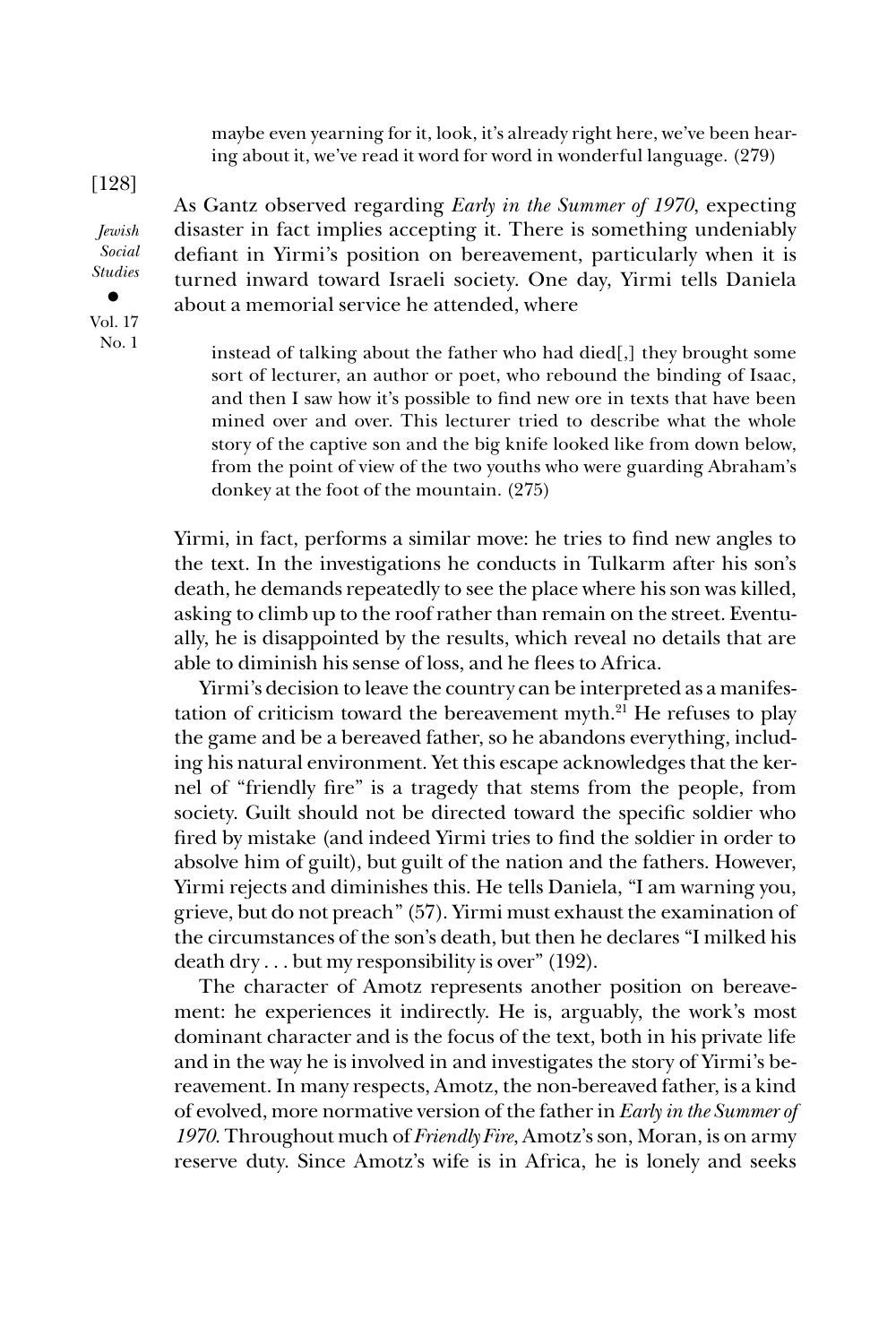something to lessen his boredom. He is preoccupied with Yirmi's (his brother-in-law's) bereavement and takes advantage of it: during Moran's attempts to evade reserve duty, Amotz reminds him of his deceased cousin (24). When his wife hints that Moran may be afraid of being conscripted, Amotz appropriates his brother-in-law's bereavement: "Can't a father with two children, whose family has already paid its debt to the homeland, ask for a little consideration?" (134).

Moran is taken from his home after failing to report for service, and he is kept under arrest on the reserve army base. At this point, his father's behavior undergoes a change: "It's hard for him to accept the fact that his son's cell phone, ever ready for his calls, has suddenly become a mere answering-machine, indifferently storing messages" (74). The personification of the telephone implies a kind of death message. When visiting Moran at the base, Amotz impersonates a bereaved father so he will be allowed to enter: "Now listen, you're new recruits, I am a bereaved father. Seven years ago my oldest son was killed in a military action in the West Bank, in Tulkarm. So please, don't be hard on me now. It's already late, and the one son I have left is here with the reserves, a combat officer who needs warm clothing" (147). He approaches another father, Mr. Kidron, and exploits his familiarity with bereavement in order to convince him that he wants to help: "I may not be a bereaved father like you, Mr. Kidron, only a bereaved uncle, but I have insider knowledge, family knowledge of your grief, and I respect it a great deal" (170). Thus, for Amotz, bereavement is a tool facilitating an individual's integration and approval by others in society (just like in the early novella). It opens doors and connects people, and therefore at times is seen as desirable.

Like the father in *Early in the Summer of 1970*, Amotz takes care of his son's family, particularly when the son himself is away. "The absence of a father automatically raises the grandfather's stock. He hugs and kisses them, then lightly hugs Efrat and brushes her cheek" (210). He looks at his daughter-in-law who "surrenders trustingly to his driving and sinks deeper into sleep. This gives him the opportunity to examine from close up just what her beauty is made of" (269). While visiting his son's base, he tells his son and his wife to get away and enjoy some privacy while he takes care of the grandchildren, but even then he feels an imagined bereavement. When the son and his wife do not return to the base on time,

[H]is practical engineer's mind churns through the outcomes of all possible situations, from a simple flat tire to a car-mangling wreck. Damn it, he berates himself, damn it. . . . In his imagination scenes of horrible [129]

*The Works of A. B. Yehoshua*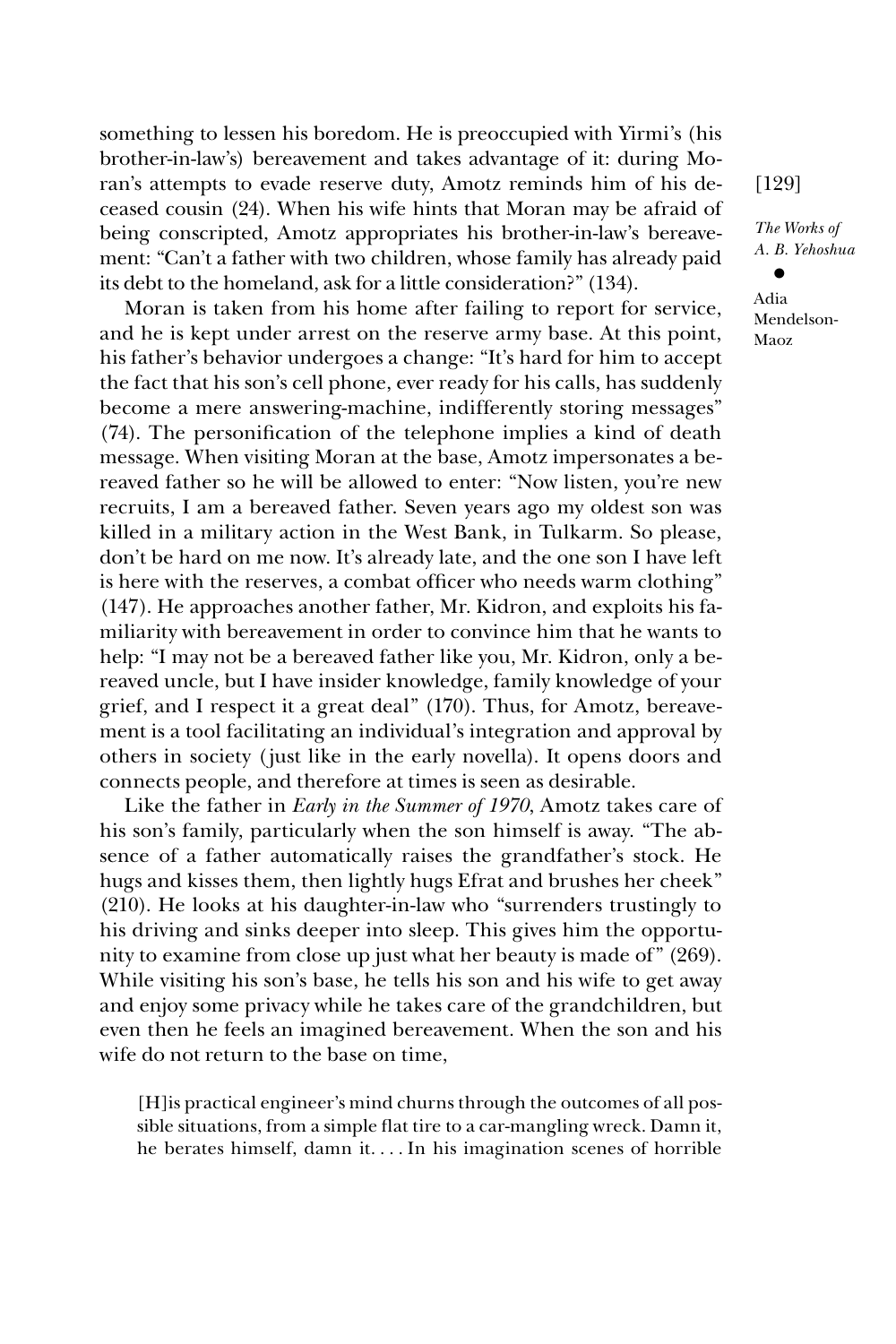*Jewish Social Studies*

[130]

• Vol. 17 No. 1

catastrophe mingle cruelly with practical considerations. How he will have to ask Daniela to quit teaching to devote herself to the grandchildren; how Moran's apartment will have to be rented out, and for how much; how his firm's lawyer will examine the life-insurance policy; and who will argue in court over the extent of the damages. He makes a mental note of which architect could best add a wing to their house for the children, and considers how he might persuade Nofar to become legal guardian after he and Daniela have passed away. (256–57)

Amotz's imagination shows that bereavement is present in the minds of all fathers in the novel.

### **About Winds and Responsibility**

In *Friendly Fire*, bereavement affects fathers and is conveyed to society as a whole in the form of winds (*ruchot* in Hebrew, which means both "winds" and "ghosts").<sup>22</sup> Yirmi speaks of winds, and Mr. Kidron from the Tel Aviv tower states that "when we get home and get near the elevator, we don't hear the wind but howls of pain" (332). The winds represent the fallen sons who do not leave the fathers in peace. They demand accountability. But the accountability is always that of others, not of the bereaved fathers. Unlike Amotz's father, who despite his ailing health still insists on traveling to his friend's house in Jerusalem to fix the elevator as he promised he would, in the office of his son Amotz, a specialist is called in to "free you from responsibility" (37).

*Friendly Fire* portrays bereaved fathers and shares many themes with *Early in the Summer of 1970*. Yet the later work does not criticize the bereavement myth in the same vehement manner as the earlier one does. In *Early in the Summer of 1970*, the father seems to be a parody of bereavement, and the entire work is written with irony, whereas *Friendly Fire* tones down the irony and portrays a more complex picture, with a place for accepting and internalizing the myth in the context of the contemporary Israeli condition.

Several factors lead to this difference between the texts, one of which is the personality of the narrator or main character. As I have noted, the short and concentrated structure of the early text produces focused criticism, whereas the intricate structure of the dialogic novel results in a fuller picture. The novella's narrator is the father himself, who is under the sway of a complex mental and emotional state. In his descriptions, he alternates timeframes, creating improbable links and describing his fantasies. In the course of the book, he depicts the moment he received the news of his son's death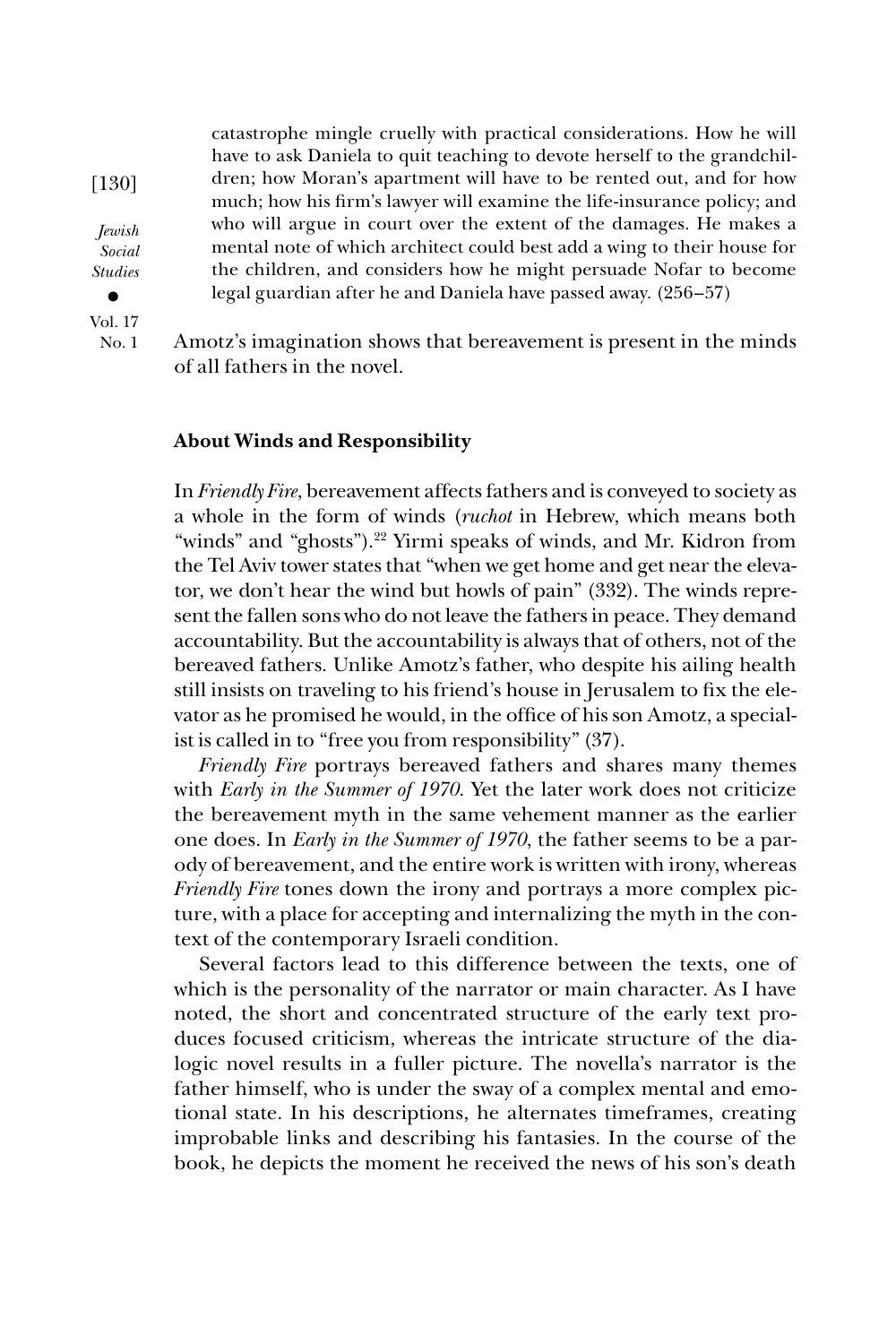three times, yet differently each time. He interprets his relationships with those around him—the principal, the school pupils, his son's wife and students—in an implausible way. Sometimes he appears to be suffering memory loss (such as when he finds it difficult to recall verses from the Bible), or he hallucinates about situations that never happened (such as the speech to the graduates to which he returns from time to time). The father in *Early in the Summer of 1970* is an unstable character, recounting events from a subjective viewpoint. Although he seems authentic, he gives the impression of being odd and emotionally imbalanced. His peculiar attitude to bereavement and his cultivation of an imaginary state as a bereaved father function in the novella as a kind of parody of Israeli mourning customs and the way that Israeli society has integrated the myth of the Akedah.

In contrast, in *Friendly Fire*, the narrator is external and the characters are normative. Amotz, who works in an elevator engineering office, is a thoughtful grandfather, a man with both feet on the ground, although during the course of the work he begins behaving in an unusual manner, which is explained by the fact that he is temporarily alone. Amotz is a likeable, warm, and supportive character, always willing to help. He respects bereaved fathers, and it is clear that his oversensitivity stems from the fact that he has experienced bereavement in his immediate family. Yirmi, who has left for Africa, is also reliable and tries to make sense of the occurrences and find a way of dealing with his loss. Both fathers represent average families in Israel, and the attitude toward them is generally positive, without criticism or disapproval.

Another factor in the difference between *Early in the Summer of 1970* (as well as *The Lover* and *Mr. Mani*) and *Friendly Fire* is that, in the latter, no major generational divide exists between fathers and sons, and the closeness between fathers and sons is distinct. All of Yehoshua's early works include traces of crisis and intergenerational conflict reflecting his own interpretation of the Akedah story as a narrative aimed at establishing the fathers' world of values through the knife game. Thus, the conflict between fathers and sons has been central to Yehoshua's criticism of bereavement. Once the conflict is blurred, or even disappears, criticism of the Akedah myth evaporates.

In *Friendly Fire*, the fathers and sons collaborate. Amotz works in his father's office, and his son works with him. Eyal, the dead son, was not alienated from military values, and in fact he chose to serve in combat units. Fathers and sons in the novel do not represent different poles, for the fathers are not one-dimensional messengers of an ideology.

Both generations are in a state of ideological incoherence that attests

[131]

*The Works of A. B. Yehoshua*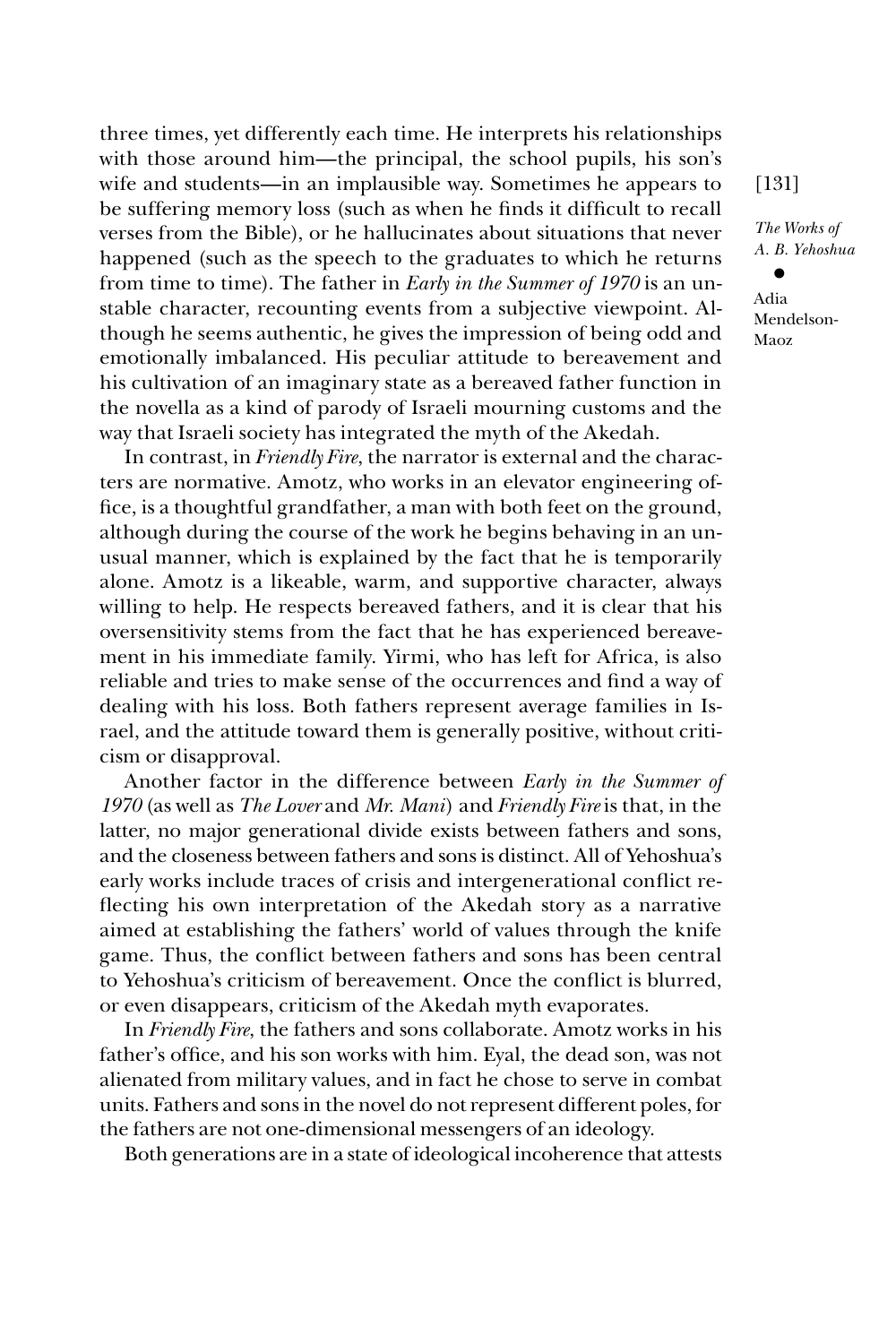to the drastic change in Yehoshua's writing, which no longer attributes unequivocal positions to each generation. In fact, the father-son collaboration creates another form of consensus. They work together in pursuit of a common goal. In this respect, the father and son relationships are more akin to the nature of the Akedah myth during the War of Independence. However, it is clear that Yehoshua does not propose reinstituting the Palmach's values but instead provides a replacement for the classic national sacrificial myth. In order to describe this idea, it is worth refocusing on Eyal's story.

The description of the "work accident," as the Palestinians dub Eyal's death, is a major factor softening the book's critical stance, and in fact it reaffirms the function of bereavement and offers a modern alternative for the myth. Eyal was killed while emptying a chamber pot and rinsing it in the street rather than leaving it on the roof:

My precious innocent son . . . is ashamed to leave behind the bucket they gave him . . . afraid for his good name, his dignity in the eyes of the Palestinian family, and so he doesn't leave the bucket on the roof, and doesn't spill it from the roof, but a few minutes ahead of time he goes down with it, and not to dispose of it in some corner, but to rinse it thoroughly, to rinse it, you hear? So he can return it to the family as clean as he got it. (288)

When Yirmi tells Daniela about these events, she asks the obvious question: "And the Arab—was he at least touched by what Eyali did?" (289). Clearly, Daniela's question emphasizes that the bereavement in the novel is an internal matter; the query is directed not toward the situation forced on the Palestinian but rather toward the character and the virtues of the Israeli soldier, in this specific situation a family member. Thus, since bereavement is internal and is always a result of "friendly fire," the significance of the circumstances of Eyal's death should also be interpreted and valued within Israeli society.

Indeed, Eyal symbolizes Israeli society itself. In his life and death, he represents what is often termed "the enlightened occupation." He belonged to the occupying force. As one of the members of the Palestinian family on whose roof Eyal spent the last night of his life says, "Why would I feel sorry for a soldier who invades a space that does not belong to him and doesn't care about us, who we are and what we are? Who takes over a family's roof in order to kill one of us"? (329). Yet the fact that he was shot precisely when climbing down in order to empty and clean the chamber pot gives his death a moral aura. Eyal risked his life to respect both his own humanity and that of others: a

[132]

*Jewish Social Studies* •

Vol. 17 No. 1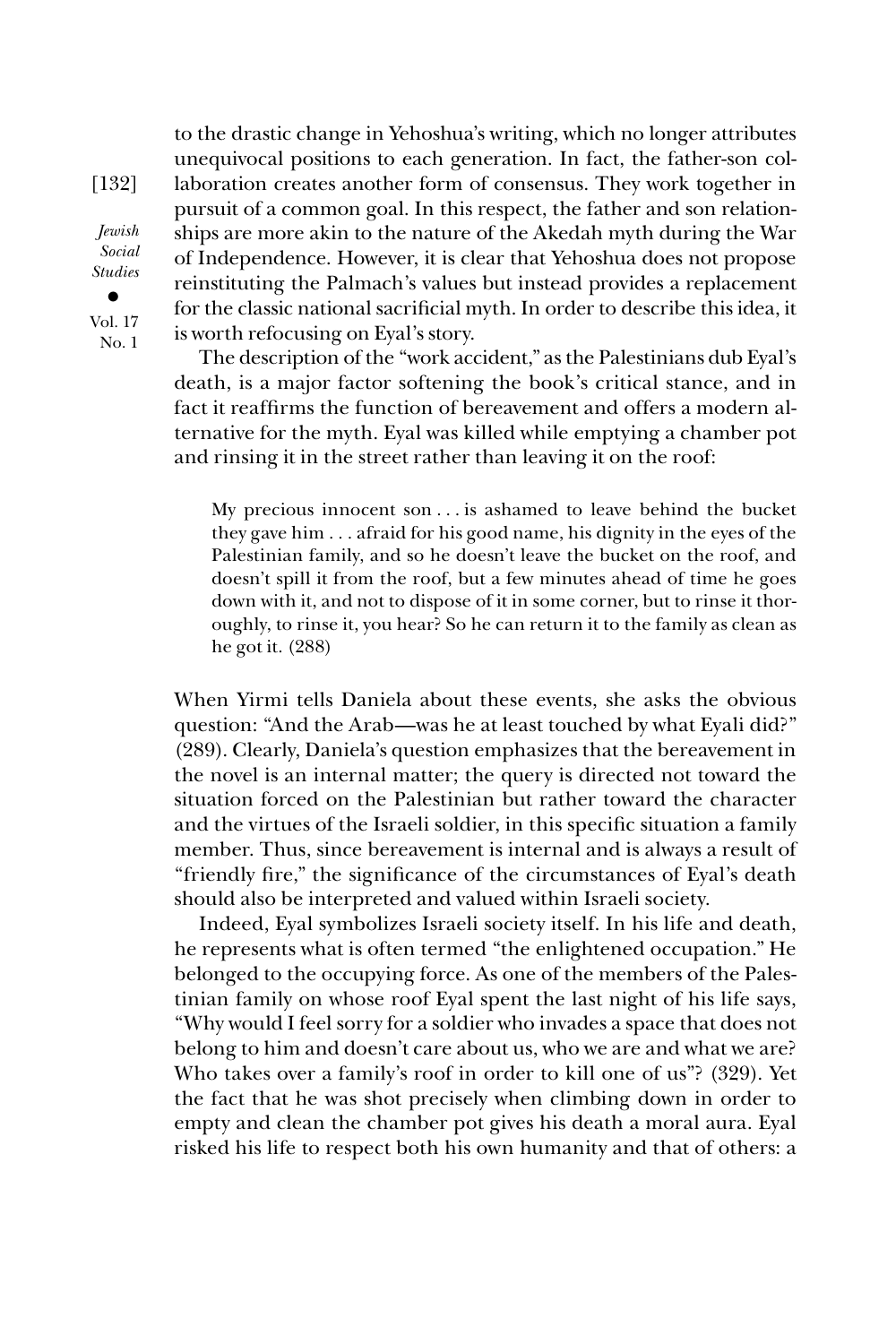death that Israeli society seemingly embraces willingly. Although Yirmi is not proud of this death, those around him who hear Eyal's story—Daniela, Amotz, and the others—are suffused with pride.

When Yirmi talks with the Palestinian family, he realizes that Eyal's gesture has not earned the Palestinians' gratitude: "[T]hat Palestinian, who got a considerable sum from me just to tell me what happened with that friendly fire, did not seem at all impressed by what Eyal did" (314). "What do you want from me? For me to offer you compassion for your soldier?" asks a Palestinian family member. Does he think "that if he does us a favor and leaves us a clean bucket, washing away the evidence of his fear, we'll forgive him for the insult and humiliation? But how can we forgive? Can we be bought with a clean bucket?" (329). These words reveal the error of the "enlightened occupation" concept. The text does not describe any actual fighting or, for that matter, even refer to warfare and occupation. The house where Eyal met his death is described in a sterile manner, the soldiers are depicted in noncombat activities, and even Moran, who is taken into custody, is portrayed as playing chess at the training base with the officer who arrested him. Eyal is described as a physician who served as a reserve officer, and the circumstances of the death of Mr. Kidron's son are not mentioned, only the upkeep of his tombstone. Although a considerable part of the novel is related to the occupation and the soldiers' personalities, the sons are always shown in a civilian context. Thus, bereaved fathers are glorified, whereas the occupation and fighting that led to the bereavement are portrayed in terms of values and morality.

Even the desire to investigate the circumstances of the son's death, which could have resulted in ground-shaking revelations, actually reinforces societal values. Since the crucial feature of bereavement is the sacrifice, acceptance, and judgment of Israeli society, the characters of the sons who lost their lives and the bereaved parents are presented as irreproachable. By ignoring the occupation with its ethical implications, the text "obscures the moral contradiction and pretends [Israel is] a united national society," as Hannan Hever has put it (in another context).23 This is why *Friendly Fire* refrains from grappling with questions of guilt and responsibility. Here, in complete contrast to other works by Yehoshua, the fathers are not found guilty.

In a generation where people no longer talk about heroism during combat on the battlefield or about young men sacrificed on the homeland's altar, Yehoshua supplies an alternative to the sacrificial myth—not on the homeland's altar, but on the moral altar of the Israeli army. It is a different sort of heroism, reflecting a certain

[133]

*The Works of A. B. Yehoshua*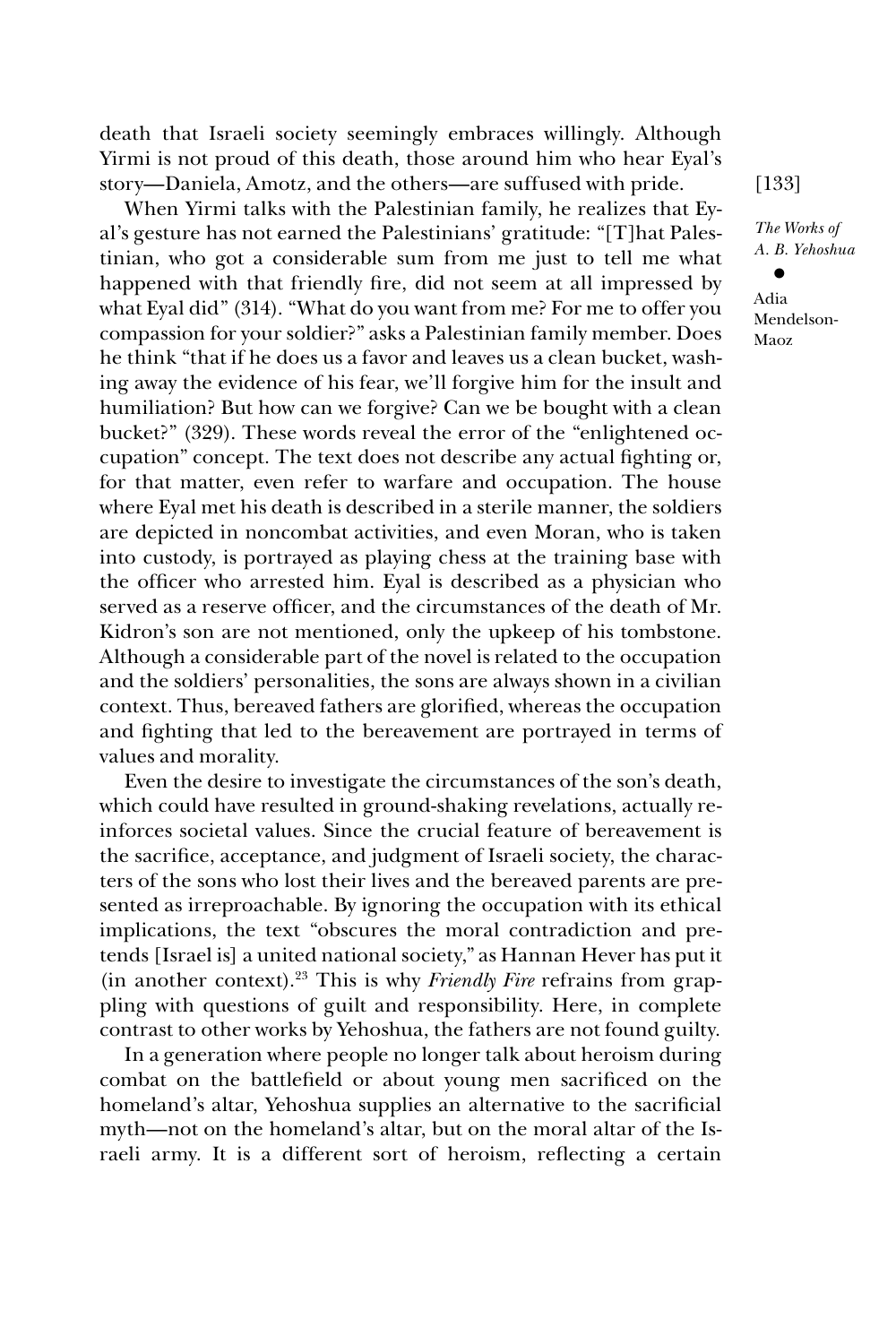consensus between the fathers' and the sons' generations. Indisputable sacrifice is thus justified for the first time in Yehoshua's oeuvre.

[134]

**The Larger Picture**

*Jewish Social Studies*

• Vol. 17 No. 1

Yehoshua and other writers of his generation have thus shifted toward the political center, a move reflected in their mainstream-oriented writings that express a conventional sociocultural and political stance. My analysis of how bereaved fathers are portrayed in two of Yehoshua's works demonstrates this process. Moreover, Yehoshua's shift points to a significant sociocultural phenomenon that should be explored in future studies, and in two particular trajectories that I will explore briefly here: aesthetic-generational, and sociopolitical.

First, Yehoshua and members of his generation burst onto the literary scene during the 1960s as writers who challenged the dominant literary norms of the time and sought new modes of expression. As new literary generations emerged, these writers were perceived as revolutionaries. But later, once they were accepted by the literary mainstream and cultural establishment, they assumed a national role and their works became more consensual and less critical.

Second, in the Israeli context, and particularly with regard to issues of nationality and military reality, it could be argued that the acceptance of the bereavement myth in Yehoshua's later works and his toned-down criticism concerning the military-national context illustrate the political-ideological crisis that the Israeli Left has experienced in the past 10 years. Many cite the embarrassment among the ranks of the Left who believed in the possibility of an arrangement with the Palestinians that will put an end to the conflict.<sup>24</sup> This crisis was manifested in the obvious gravitation of left-wing parties toward the center of the political spectrum and in the curbing of criticism concerning the military establishment and its moves. Yehoshua's literary shift may reflect this phenomenon, a trend that is also evident in his interviews in the mass media.25 To elaborate on this larger picture, I will briefly comment on two of the most important authors in this context: Amos Oz and David Grossman.

Yehoshua and Oz belong to the same literary generation, so it is useful to examine whether a parallel current exists in Oz's writing. Commentary on the latest texts by Oz reveals similar arguments to those that have been leveled against Yehoshua. These arguments indeed, even accusations—reached their peak with the publication of Oz's novel *A Tale of Love and Darkness* (2002).26 Although the book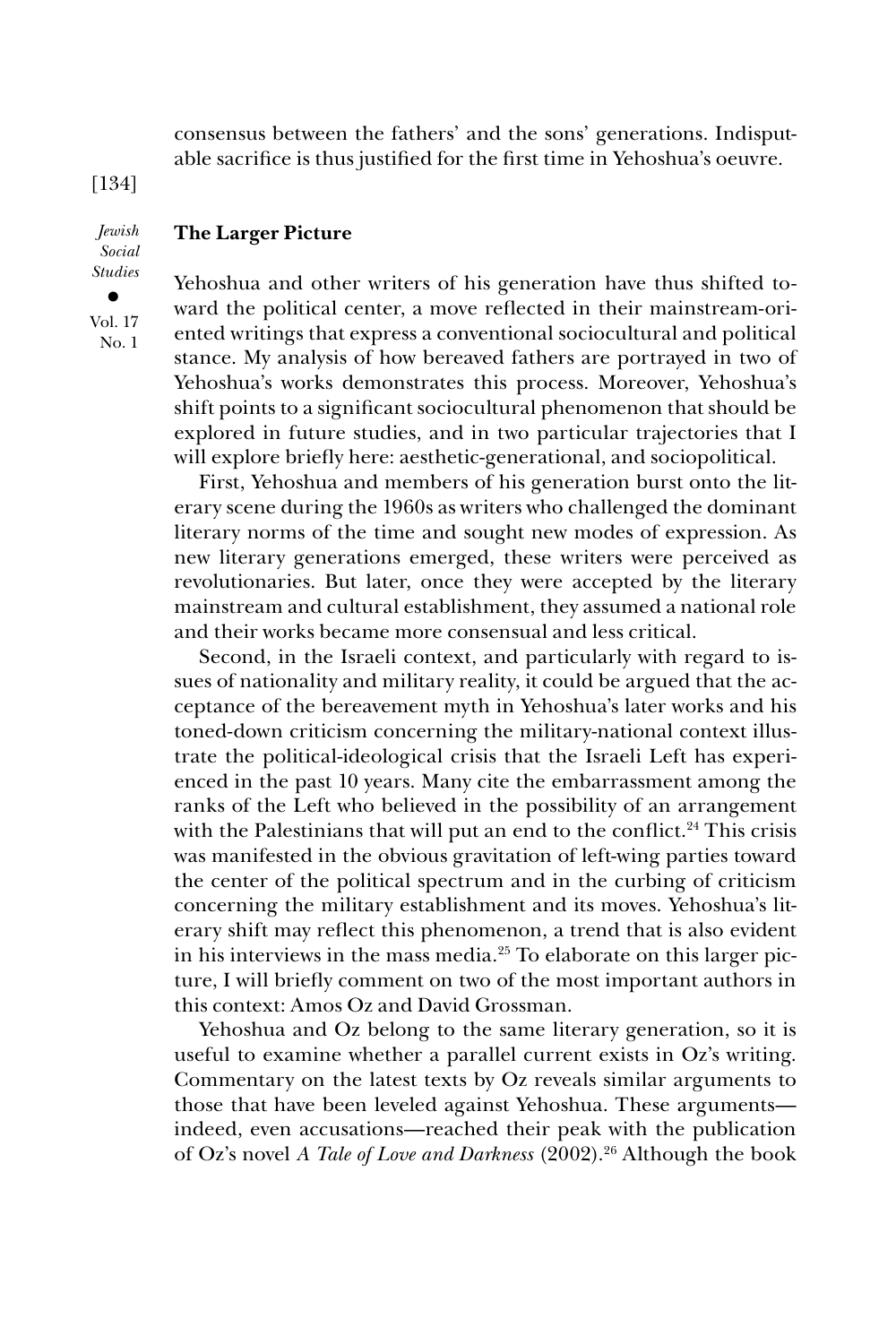recounts the author's personal trauma, it is defined as a national novel.27 The text's position on pivotal aspects of the Israeli experience, including the Holocaust and the events of the War of Independence, as well as extensive details on Jewish-Palestinian relations reflect a new consensus in Israeli culture. As in Yehoshua's works, this consensus is combined with intergenerational relationships. In one scene in *A Tale of Love and Darkness*, for example, in the midst of the celebration over the United Nations' decision to establish the State of Israel, Oz's father pleads persistently with his son to look, to remember, and to tell the next generations about the national miracle:

Just you look, my boy, take a very good look, son, take it all in, because you won't forget this night to your dying day and you'll tell your children, your grandchildren and your great-grandchildren about this night when we're long gone. (345)

Oz's text indeed fulfills this mission and thus joins the father in his acceptance and internalization of national solidarity.28

Like Yehoshua's texts, Oz's novel contrasts with his earlier oeuvre, which was highly critical of the Zionist project in general and of fatherson relationships in particular.<sup>29</sup> The later texts by Oz, too, take a complex aesthetic and thematic position. Unlike the schematic nature of his first works, in *A Tale of Love and Darkness* we find multiple layers, perspectives, and voices. Yet it offers the new possibility of a shared consensus, which has led many readers to endorse the text and admire it.

Moreover, as in Yehoshua's work, Oz's transition from a critical to a more accepting stance implies not a return to the fathers' generation (that is, to values espoused by the Palmach generation) but rather a different approach to solidarity. Both Yehoshua and Oz were always Zionists and affiliated with the Zionist Left. (On this point, I do not fully agree with Todd Hasak-Lowy's thoughtful and enlightening description.)<sup>30</sup> Their writings were strongly critical of forms of Zionist fulfillment and the changing modes of Zionist values. In their later works, both authors prefer to shore up solidarity and to find a place for national consensus over shared values. They are becoming the fathers or grandfathers of Hebrew literature and seem to have taken on a social, national role.

The work of David Grossman, a member of the interim generation (between the literary generation of the 1960s and that of the 1980s and the 1990s), provides another example of these themes. In his book *Ishah borachat mi-besorah* (Until the End of the Land),<sup>31</sup> Grossman presents a criticism of the myth of sacrifice, but it would be wrong to assume that his criticism originates in post-Zionist attitudes.

[135]

*The Works of A. B. Yehoshua*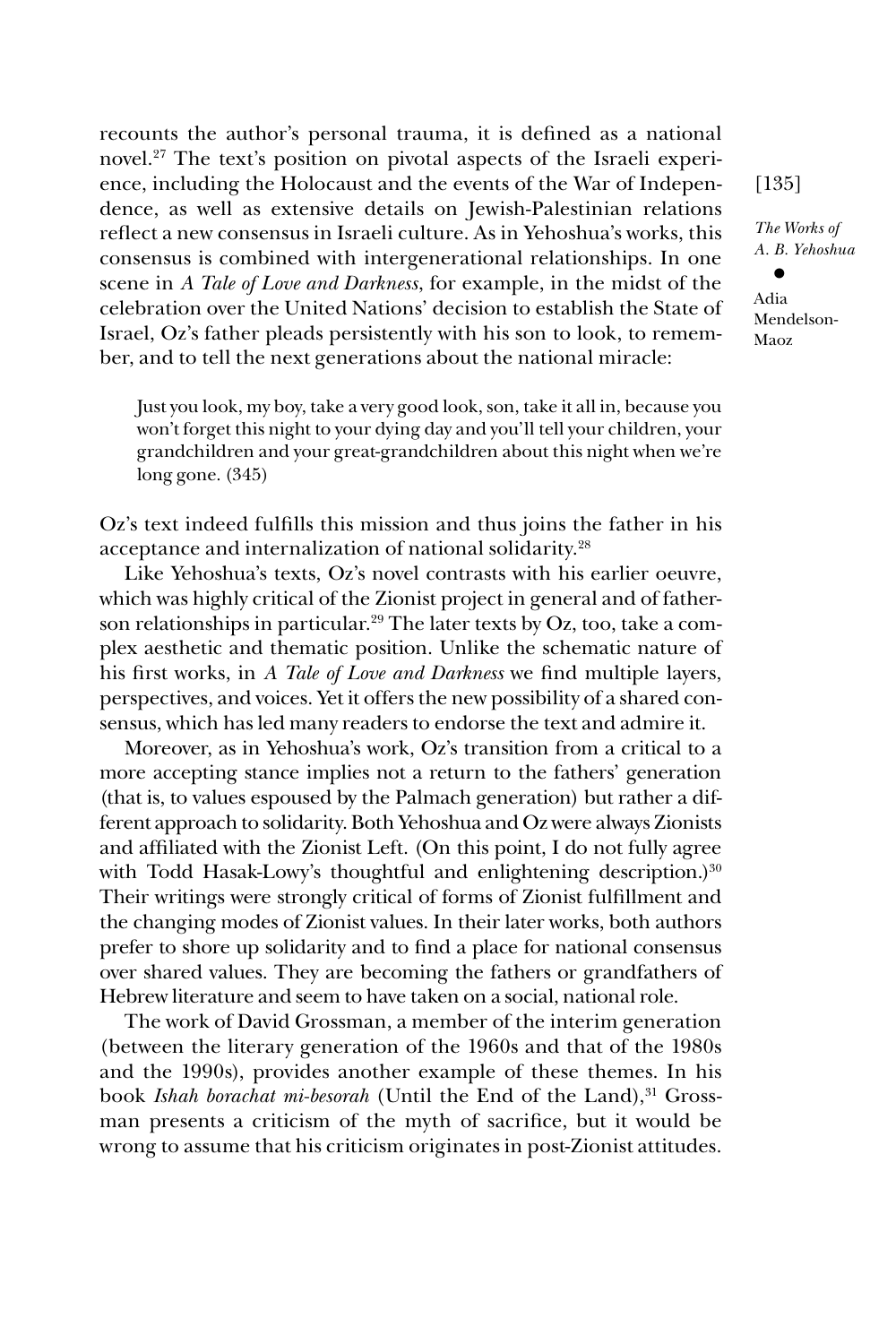In this novel, Ora prefers to flee rather than wait for the bad news that she is convinced will soon arrive on her doorstep. She believes that only those prepared for sacrifice, those who are anticipating it, will actually receive the dire news. By taking flight, she hopes that the message will be unable to find her.

Grossman introduces a mother figure into the masculine story of the Akedah, a mother who refuses to be a partner to the deed. Yet she walks the Israel National Trail (a trail for hikers that extends the length of Israel), which symbolically suggests conquering and reconquering and, in fact, stakes her claim for possession of the land, a Zionist possession. Furthermore, her complex family, the dual fathers, and the circumstances of childhood and adolescence are tied to Israel's wars. All of this gives Grossman's text an unresolved tension. On the one hand, he takes issue with the sacrificial myth; on the other, he brings into being—through the furrows of the land and its citizens' solidarity—a powerful validation of nationalist values.32

Where is Grossman located in terms of the process I have outlined? Can his Ora really escape bad news? Or is she growing stronger and more accepting with every step she takes through the land of Israel? The answer may lie in his future novels. Grossmann's position at the crossroads evidences the contemporary phenomenon I have introduced and indicates the two trajectories described here—the aesthetic-generational and the sociopolitical—as tools for grasping the developments in Hebrew literature in recent decades. The literary tension between subversion, on the one hand, and acceptance of central Zionist myths, on the other, is manifested, as I have shown in the works of Yehoshua and others, in the fascinating link between the Akedah myth, which brings up the intergenerational confrontation, and the chronological history of Israeli literature and the intergenerational struggle over its position. This literary tension reflects core conflicts in Israeli culture and politics.

### **Notes**

I would like to thank the editors and the anonymous reader for their helpful recommendations. This research was supported by the Open University of Israel's Research Fund (grant no. 37056). Quotations from Yehoshua's novels are from the English translations of those works, and so I have used the English titles throughout this article. For quotations from secondary sources in other languages, the translations are my own.

[136]

*Jewish Social Studies*

• Vol. 17 No. 1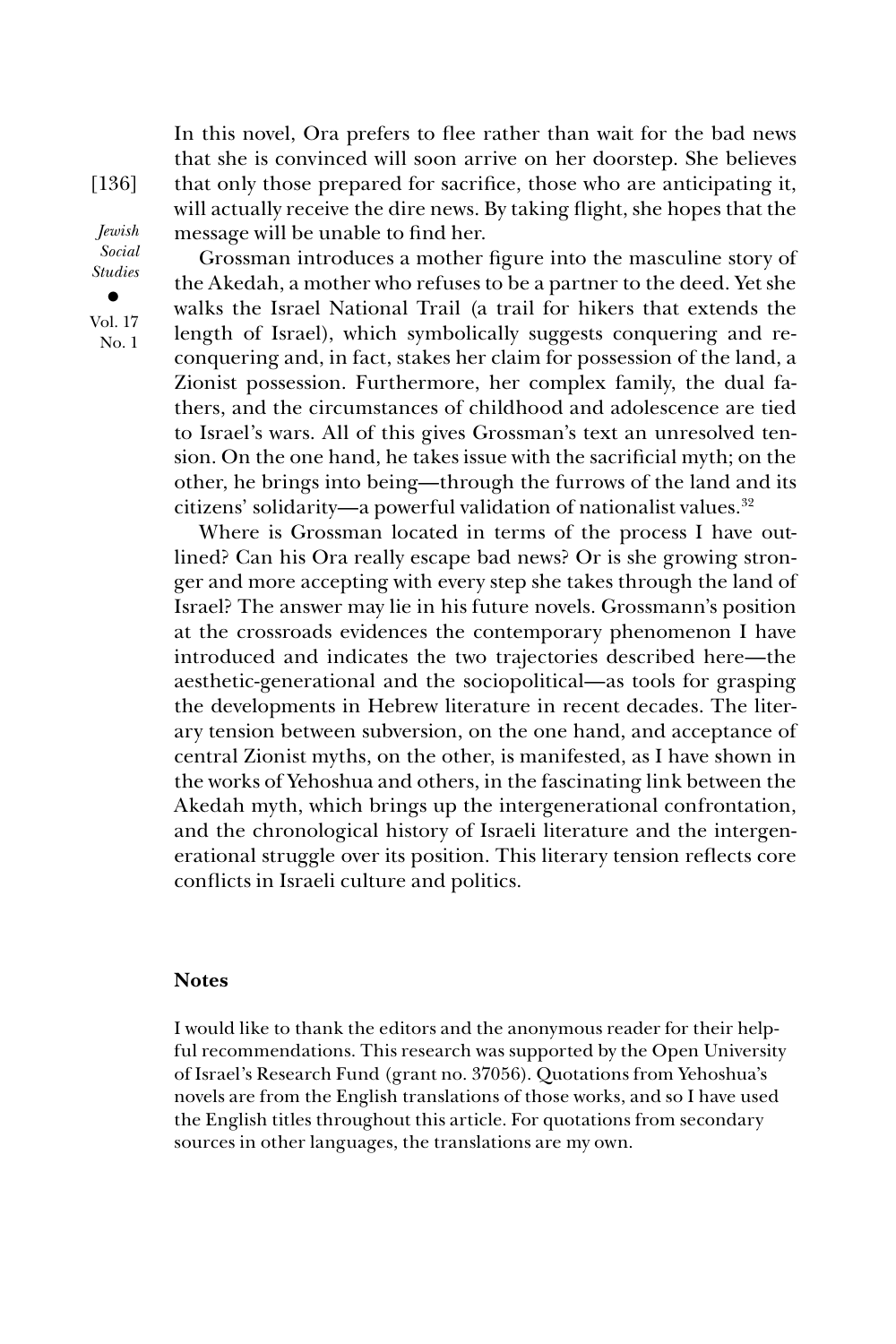- 1 A. B. Yehoshua, *Mr. Mani*, trans. Hillel Halkin (Orlando, Fl., 1992), originally published in Hebrew as *Mar Mani* (Tel Aviv, 1990).
- 2 A. B. Yehoshua, "Chatimah: Levatel et ha-'akedah 'al yedei mimushah" (1992), in *Ba-kivun ha-negdi: Kovets mechkarim 'al Mar Mani shel A.B. Yehoshua*, ed. Nitza Ben Dov (Tel Aviv, 1995), 396–97.
- 3 A. B. Yehoshua, *Early in the Summer of 1970*, trans. Miriam Arad (New York, 1977), originally published in Hebrew as *Bi-techilat kayits 1970* (Jerusalem, 1972); idem, *Friendly Fire*, trans. Stuart Schoffman (Orlando, Fl., 2008), originally published in Hebrew as *Esh yedidutit* (Tel Aviv, 2007).
- 4 Criticism has focused on representations of Arabs and the Arab-Israeli conflict in Yehoshua's works, particularly in *The Liberated Bride*, trans. Hillel Halkin (London, 2004), originally published in Hebrew as *Hakalah ha-meshachreret* (Tel Aviv, 2001). See, e.g., Hannan Hever, "'Tenu lo badranim—ve-yanuach be-shalom': Kanoni u-populari be-'idan shel kibush," *Alpayim* 25 (2003): 155–69, reprinted in Yael Shapira, Tamar S. Hess, and Omri Herzog, eds., *Kanoni u-populari* (Tel Aviv, 2007), 193– 207; Yitzhak Laor, "Ha-roman shel shuliyat ha-kosem," *Ha-arets, tarbut ve-sifrut*, Oct. 26, 2001, p. B13; Yitzhak Laor, "Motar ha-mizrachan 'al ha-mizrachi," *Ha-arets, tarbut ve-sifrut*, Nov. 2, 2001, p. B13; Tali Goldsmith, "Ha-gevul shel ha-sifrut, 'al mosag ha-gevul be-sifrut ha-sikhsukh," *Alpayim* 32 (2008): 60–82; and Iris Yaar-Edelbaum, "Normali zeh hachi, Bulli," *Time Out* (Tel Aviv), Mar. 29, 2007, p. 134.
- 5 These stories appear in A. B. Yehoshua, *The Continuing Silence of a Poet: Collected Stories* (New York, 1991).
- 6 A. B. Yehoshua, *The Lover*, trans. Philip Simpson (Orlando, Fl., 1985), originally published in Hebrew as *Ha-meahev* (Jerusalem, 1977).
- 7 Nancy E. Berg, "The Politics of Paternity and Patrimony," *Shofar* 24, no. 3 (2006): 100–114, views Hebrew literature, as a whole, as a father-son literature, responding to the dynamics of the changing generations in the evolving Zionist culture.
- 8 See, e.g., S. Yizhar, "Hirbet Hiz'ah" (1949) and "Ha-shavui" (1948), both in Hebrew in *Four Stories* (Tel Aviv, 1989), 35–88, 89–108. Short excerpts from "Hirbet Hiz'ah" were published in periodicals over the years. However, a complete English translation has not been published. V. C. Rycus's translation of "Ha-shavui" (The Prisoner) appears in *Modern Hebrew Literature*, ed. R. Alter (New York, 1975), 294–310.
- 9 The term "sons" was used in Gershon Shaked, *Gal chadash ba-siporet ha-'ivrit* (Merchavya, 1972).
- 10 Hayim Nahman Bialik, "Im yesh et nafshekha lada'at," in *Bialik—Poems* (Tel Aviv, 1983), 1: 406. A government memorandum on Israel's first Independence Day contained the following sentiments, expressing how the Akedah was embraced as a framework for national bereavement: "Today Israel will remember with a shiver of pride and appreciation its sons and daughters, the nation's heroes, who risked their lives in the battlefields and, with their young, precious, pure, and courageous lives, gave us our liberty. The nation will venerate their memory, bask in the

[137]

*The Works of A. B. Yehoshua*

• Adia Mendelson-

Maoz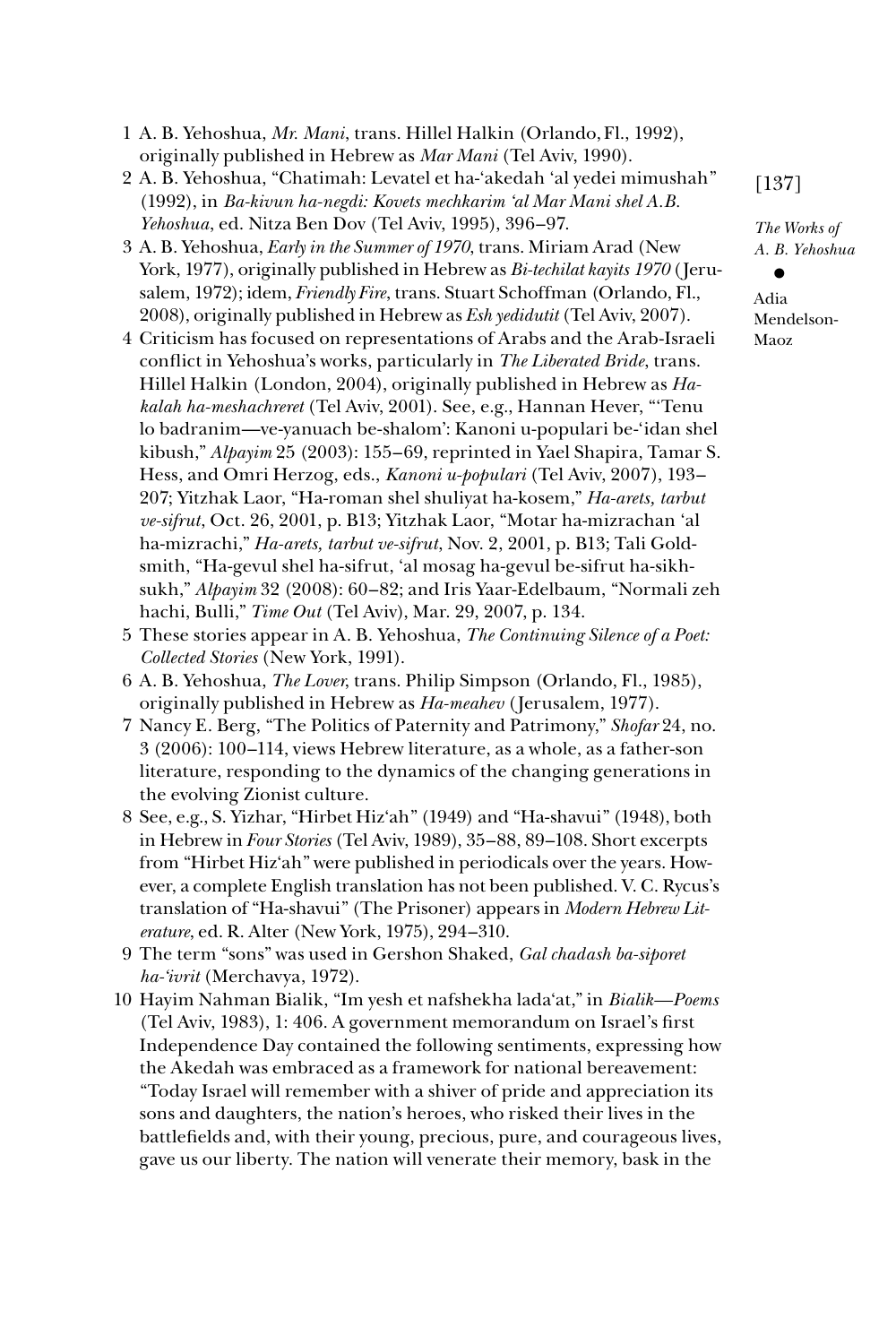[138]

*Jewish Social Studies*

• Vol. 17

No. 1

glory of their heroism, and comfort the bereaved parents who were fortunate enough to witness *our acceptance of their sacrifice*." Maoz Azaryahu, *Pulchanei medinah: Chagigot ha-'atsmaut ve-hantsachat ha-noflim 1948– 1956* (Sedeh Boker, 1995), 111 (my emphasis).

11 Poets, songwriters, and other writers all phrased aesthetic interpretations of this myth in their works. For the myth in Hebrew poetry, see, e.g., Natan Alterman, "Magash ha-kesef," *Davar*, Dec. 19, 1947; idem, *Ha-tur ha-shevi'I*, vols. 1–3 (Tel Aviv, 1973); Haim Gouri, "Ha-re'ut," in *Mishpachat ha-palmach: Yalkut 'alilot ve-zemer*, ed. Haim Gouri and Haim Hefer (Jerusalem, 1963), 233; idem, "Hineh mutalot gufoteinu," *Pirchei esh* (Merchavya, 1949), 65; Avraham Shlonsky, *Shirim* (Merchavya, 1954); and Natan Yonatan, *Shevilei 'afar* (Merchavya, 1951). In Hebrew prose, see, e.g., Yigal Mosenzon, *Be-'arevot ha-negev* (Tel Aviv, 1949); Moshe Shamir, *Hu halakh ba-sadot* (Tel Aviv, 1957); and idem, *Be-mo yadav* (Tel Aviv, 1951). Among the many studies in this field, see, in particular, Dan Meron, *Mul ha-ach ha-shotek: 'Al shirat ha-'atsmaut* (Jerusalem, 1992), and Michael Gluzman, *Ha-guf ha-tsiyoni: Leumiyut, migdar ve-miniyut ba-sifrut ha-ivrit ha-chadashah* (Tel Aviv, 2007), chap. 5. Oz Almog also refers to this myth in his *Ha-tsabar: Deyokan* (Tel Aviv, 1997). For the Akedah in the context of Israeli culture and literature, see, e.g., Gidon Ofrat, ed., *'Akedat Yitschak ba-omanut ha-yisraelit* (Ramat Gan, 1980); Arie Ben-Gurion, ed., *Al tishlach yadkha el hana'ar: Shirim ve-divrei hagut al ha-'akedah* (Jerusalem, 2002); Yael Feldman, "Yitschak o Oedipus: Migdar u-psychopolitika be-gilgulei ha-'akedah," *Alpayim* 22 (2001): 53–77; Yael Feldman, "Shel mi ha-korban hazeh, la-'azazel? 'Aliyato u-nefilato shel Avraham ha-'oked bi-shenot ha-chamishim," *Mikan* 9 (May 2008): 125–57; Glenda Abramson, "The Reinterpretation of the Akedah in Modern Hebrew Poetry," *Journal of Jewish Study* 41, no. 2 (1990): 101–14; Ruth Kartun-Bloom, "Me-ayin ha-'etsim ha-eleh be-yadi: Ha-'akedah ke-mikreh bochan ba-shirah ha-'ivrit ha-chadashah," *Moznayim* 62, nos. 9–10 (1988): 9–14; and Hillel Weiss, "He'arot livechinat 'akedat Yitschak be-siporet ha-'ivrit bat zemanenu ke-topos, temah ve-motiv," in *Ha-'akedah veha-tokhechah: Mitos, temah ve-topus ba-sifrut*, ed. Zvi Levi (Jerusalem, 1991), 25–31.

- 12 Feldman, "Shel mi ha-korban hazeh," 127; Avi Sagi, "The Meaning of the *Akedah* in Israeli Culture and Jewish Tradition," *Israel Studies* 3, no. 1 (1998): 46.
- 13 Attempts to subvert the Akedah myth by major writers of the Palmach generation (the generation that endorsed the myth in the first place) intensified during the 1950s and 1960s. See, e.g., S. Yizhar, *Yemei Tsiklag* (Tel Aviv, 1958), 2: 804, and Haim Gouri, "Yerushalah," in his *Shoshanat ha-ruchot* (Tel Aviv, 1960). Major criticism of the myth is also evident during later decades in Yehoshua's writing. For examples from Israeli poetry and drama, see Amir Gilboa, "Yitschak," in his *Shirim ba-boker ba-boker* (Tel Aviv, 1953); Yehuda Amichai, "'Akedah," in his *Me-achorei kol zeh mistater osher gadol* (Jerusalem, 1974); idem, "Kach et binkha et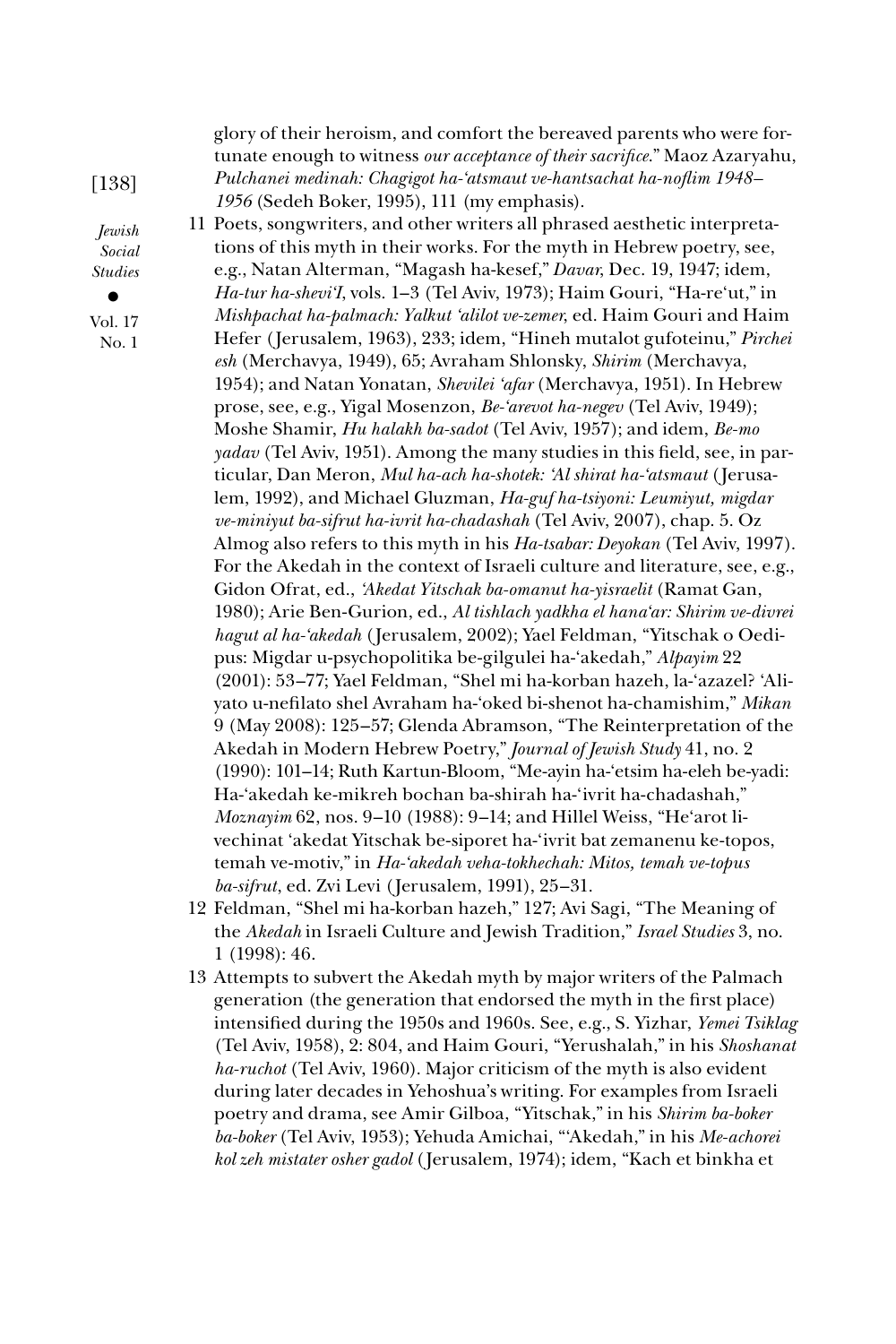yechidkha," in his *Patuach sagur patuach* (Jerusalem, 1998); idem, "Hagibor ha-amiti shel ha-'akedah," in his *Sheat ha-chesed* (Jerusalem, 1982); Hanoch Levin, "Avi ha-yakar" and "Akedah" from "Malkat haambatya" (1970), in his *Mah ikhpat la-tsipor* (Tel Aviv, 1987), 89–92; Yitzhak Laor, "Ha-metumtam ha-zeh Yitschak," in his *Rak ha-guf zokher* (Tel Aviv, 1985); and idem, "Ha-metumtam ha-zeh Yitschak (later version)," in his *Layla be-malon zar* (Tel Aviv, 1992).

- 14 On the changing forms of the Akedah in Yehoshua's work, see also Mordechai Shalev, "Chotam ha-'akedah bi-'Sheloshah yamim ve-yeled,' 'Bi-techilat kayits 1970' uve-*Mar Mani*," in *Ba-kivun ha-negdi: Kovets mechkarim al Mar Mani shel A. B. Yehoshua*, ed. Nitza Ben Dov (Tel Aviv, 1995), 399–448. Shalev explores the traits of the Akedah in several texts but does not propose a process of development.
- 15 Yehoshua, *The Lover*, 3. Hereafter, the page numbers of quotations from this work—and from all English-language editions of of Yehoshua's novels—are given parenthetically in the text.
- 16 In this article I do not address the psychological-Oedipal aspect of this crisis. For a discussion of the Akedah myth in this context, see Feldman, "Yitschak o Oedipus" and "Shel mi ha-korban ha-zeh."
- 17 Yehoshua, "Chatimah," 395.
- 18 Ibid., 397.
- 19 Haim Gantz, "Ha-cherut lelaket zeradim," *Siman Kriah* 5 (1976): 293.
- 20 Some have identified Canaanite sentiments in Yehoshua's book, particularly in view of chapter 44 of the Book of Jeremiah, where people worship the "Queen of the Heaven," a well-known goddess from the Canaanite era (Ashtoreth in Canaan, Ishtar in Babylon) and are not prepared to accept Judaism, which distinguishes itself by evoking hatred, loathing, and destruction. This goddess could enable fusion in the regional territory, a merging that might have been acceptable in the eyes of the Arab student as well. See Amos Levitan, "Mi-hodu 'ad kush," *'Iton* 77 (May– June 2007): 34–36; Yossef Oren, "Ha-sifrut ha-yisraelit: Setiah mi-derekh ha-yashar," *Nativ* 122, no. 3 (2008): 55–67; and idem, "Pitputon mishpachti u-manifest kena'ani," *Nativ* 116, no. 3 (2007): 63–70.
- 21 See, e.g., Ziva Shamir, "Bein sof le-vein saf: A. B. Yehoshua, esh yedidutit," *E-mago*, Feb. 23, 2007.
- 22 On ghosts, see ibid.
- 23 Discussing a different text, see Hever, "'Tenu lo badranim," 197.
- 24 See, e.g., Adi Ofir, ed., *Zeman emet* (Jerusalem, 2001).
- 25 See, e.g., Gidi Weitz and Dror Mishani's interview with Yehoshua when *Friendly Fire* first came out. There he presents his views on the Palestinians (claiming they have different ethical codes), explaining his initial support for the Second Lebanon War in its early days, and his positions on Zionist issues. Gidi Weitz and Dror Mishani, "Esh yedidutit: Reayon 'im A. B. Yehoshua," *Ha-arets*, Feb. 15, 2008.
- 26 Amos Oz, *A Tale of Love and Darkness*, trans. Nicholas De Lange (London, 2005), originally published in Hebrew as *Sipur 'al ahavah*

[139]

*The Works of A. B. Yehoshua*

## •